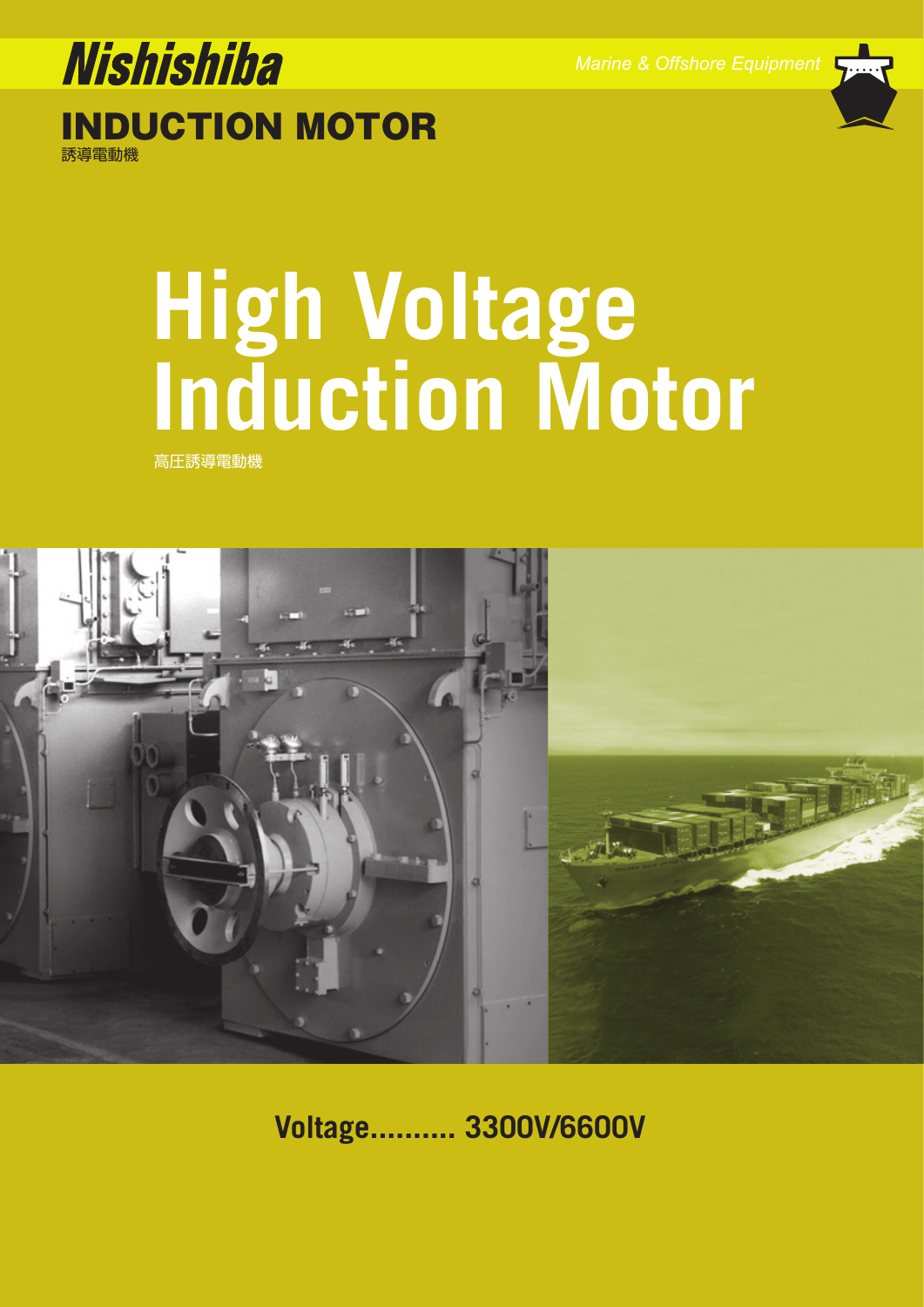# **CONTENTS**

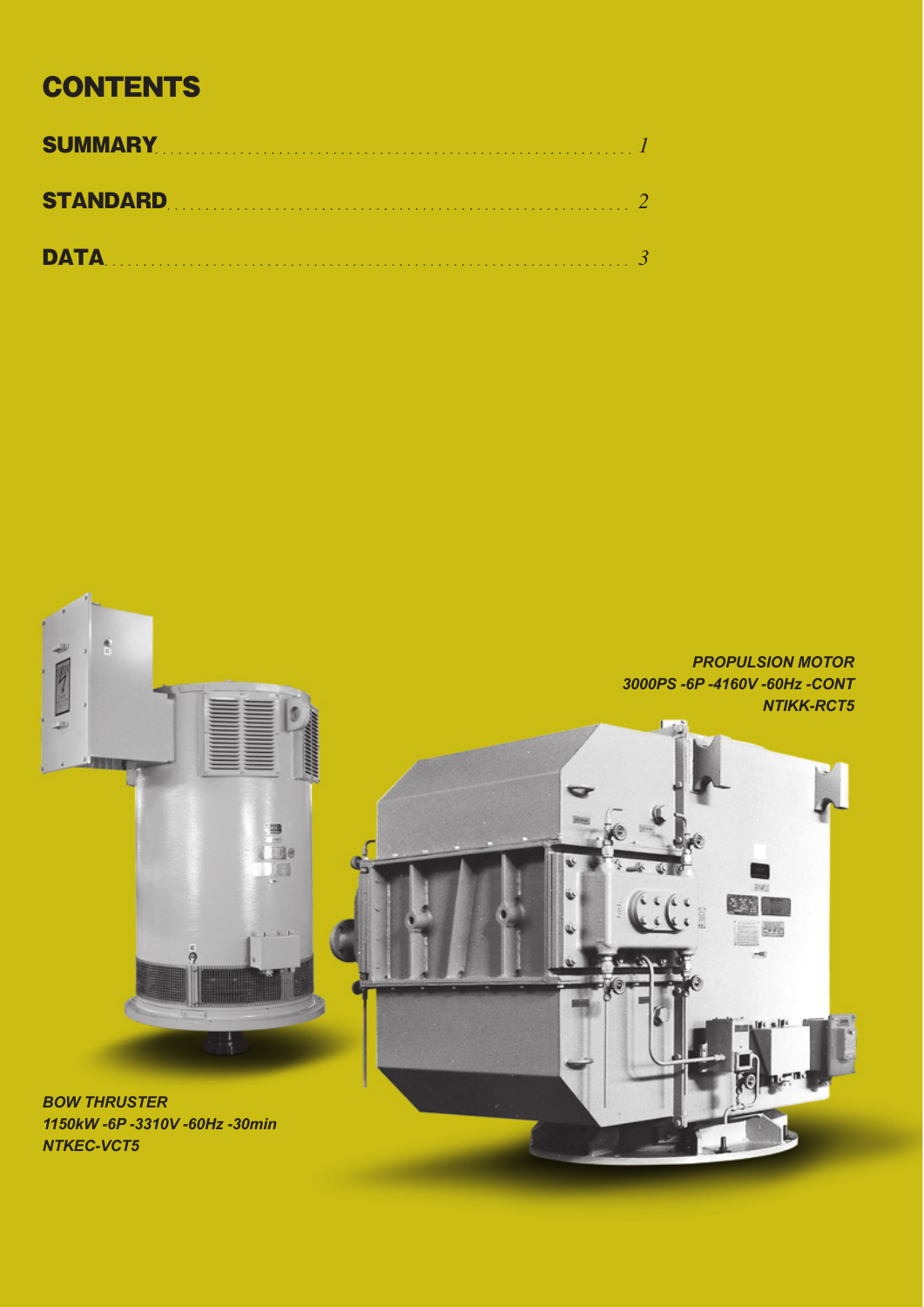*SUMMARY*

## **GENERAL**

# **Nishishiba**

Marine Three-phase Induction Motor, IEC Series Based Upon Advanced Design and Extensive Manufacturing Experience.

西芝の船用三相誘導電動機は**"**船用電気機器のトップメーカー**"**として 豊富な経験と実績をもとに、船用専門の工場で、一般補機用、甲板機用、 軸流内装形送風機用などあらゆる用途のものを設計、製作しております。

# **FEATURE # 特 長**

## **●**Works certified by major classification

- J G: Japanese Government
- N K: Nippon Kaiji Kyokai
- ABS: American Bureau of Shipping
- LRs: Lloyd's Register of Shipping
- CCS: China Classification Society

## **●**IEC based design

Application of New JIS C4210 and JEM 1410 sandardized in accordance with IEC interchangeability dimensions and characteristics.

## **●**Total quality control "ISO9001"

Total quality control system of our works guarantees highest quality, reliability and performance.

**●主要船級認定工場** JG、NK、ABS、LRs、CCSの認定工場に指定 されております。

#### **●IEC規格に整合**

IEC規格(IEC Pub-34及び72)に整合性 を持たせて制定されたJIS-C4210及び JEM1410規格と完全に整合し、国際的互換 性を有しています。

#### **●厳密な品質管理**

ISO9001システムの導入により、高品質、 高信頼性及び高性能を実現しています。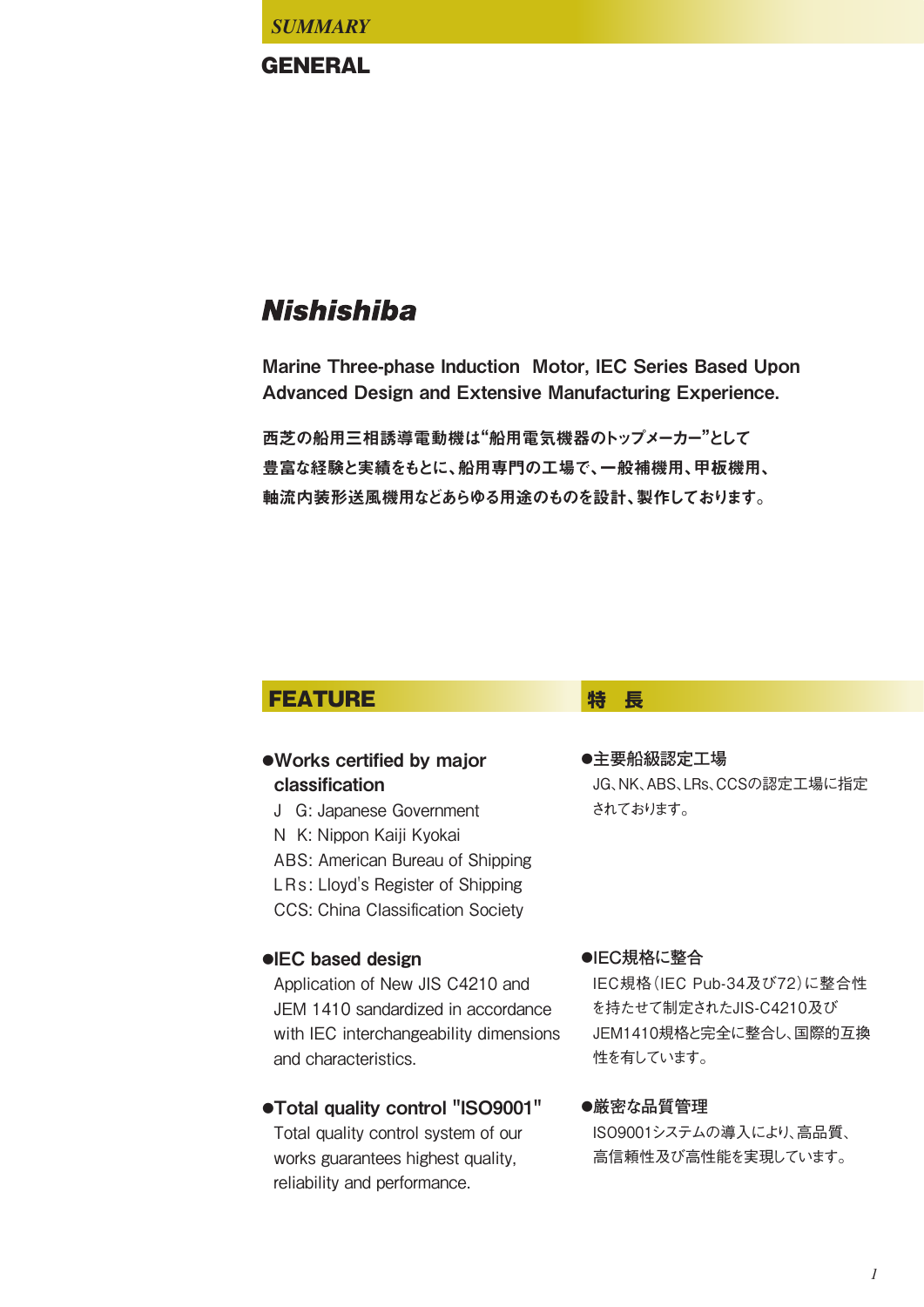## STANDARD SPECIFICATION AND OPTION

Following table shows the typical specification, other specification is also available. 下記の表は標準的な仕様を示しております。下記以外の仕様についても対応可能です。

| <b>ITEM</b>           | <b>STANDARD SPECIFICATION</b>                       | <b>OPTION</b>                                     |
|-----------------------|-----------------------------------------------------|---------------------------------------------------|
| 1.Rule                | ABS, BV, CCS, CR, DNV, GL, JG, KR, LRs, NK          |                                                   |
| 2. Ambient conditions | 45 $^{\circ}$ C or 50 $^{\circ}$ C<br>Temp.         |                                                   |
|                       | <b>Relative humidity 95%</b>                        |                                                   |
| 3. Voltage, Frequency | AC 3300V/6600V 3phase 60Hz                          | AC 4160V,50Hz                                     |
| 4. Output, Revolution | <b>Refer to Data table</b>                          | Pole change                                       |
| 5. Insulation class   | class F                                             |                                                   |
| 6.Duty                | Continuous                                          | Short time rating                                 |
| 7.Enclosure           | <b>Protected Drip-proof Type</b>                    |                                                   |
|                       | <b>Protection: IP22</b>                             |                                                   |
|                       | Cooling : IC01                                      |                                                   |
|                       | <b>Totally Enclosed Fan Cooled, Splash</b>          |                                                   |
|                       | Proof Type with Air/Water cooler                    |                                                   |
|                       | <b>Protection: IP44</b>                             |                                                   |
|                       | Cooling : IC81W                                     |                                                   |
| 8. Starting           | Direct-On-Line                                      | <b>Star-Delta</b>                                 |
| 9.Accessory           | Cable gland on terminal box and solderless terminal | Space heater, High temp.sensor for stator winding |
|                       | Shaft end Key                                       |                                                   |
|                       |                                                     |                                                   |
| 項目                    | 標準仕様                                                | オプション                                             |
| 1.適用規格                | ABS, BV, CCS, CR, DNV, GL, JG, KR, LRs, NK          |                                                   |
| 2.周囲条件                | 温度<br>45℃又は50℃                                      |                                                   |
|                       | 相対湿度 95%                                            |                                                   |

|           | 相対湿度 95%                    |                     |
|-----------|-----------------------------|---------------------|
| 3.定格電圧    | AC 3相 3300V/6600V           | AC 4160V            |
| 定格周波数     | 60Hz                        | 50Hz                |
| 4.出力, 回転数 | 別紙による。                      | 極数変換形               |
| 5.絶縁種別    | F種                          |                     |
| 6.時間定格    | 連続                          | 短時間定格               |
| 7.外被構造    | 保護防滴形:<br>保護方式 IP22         |                     |
|           | 冷却方式 IC01                   |                     |
|           | 全閉防まつ形 :<br>保護方式 IP44       |                     |
|           | 冷却方式 IC81W                  |                     |
| 8.始動方式    | 直入れ                         | スター・デルタ             |
| 9.付属品     | 端子箱に防水形ケーブルグランド及び圧着端子, 軸端キー | スペースヒータ、コイル高温警報用センサ |

## TYPE-FORM

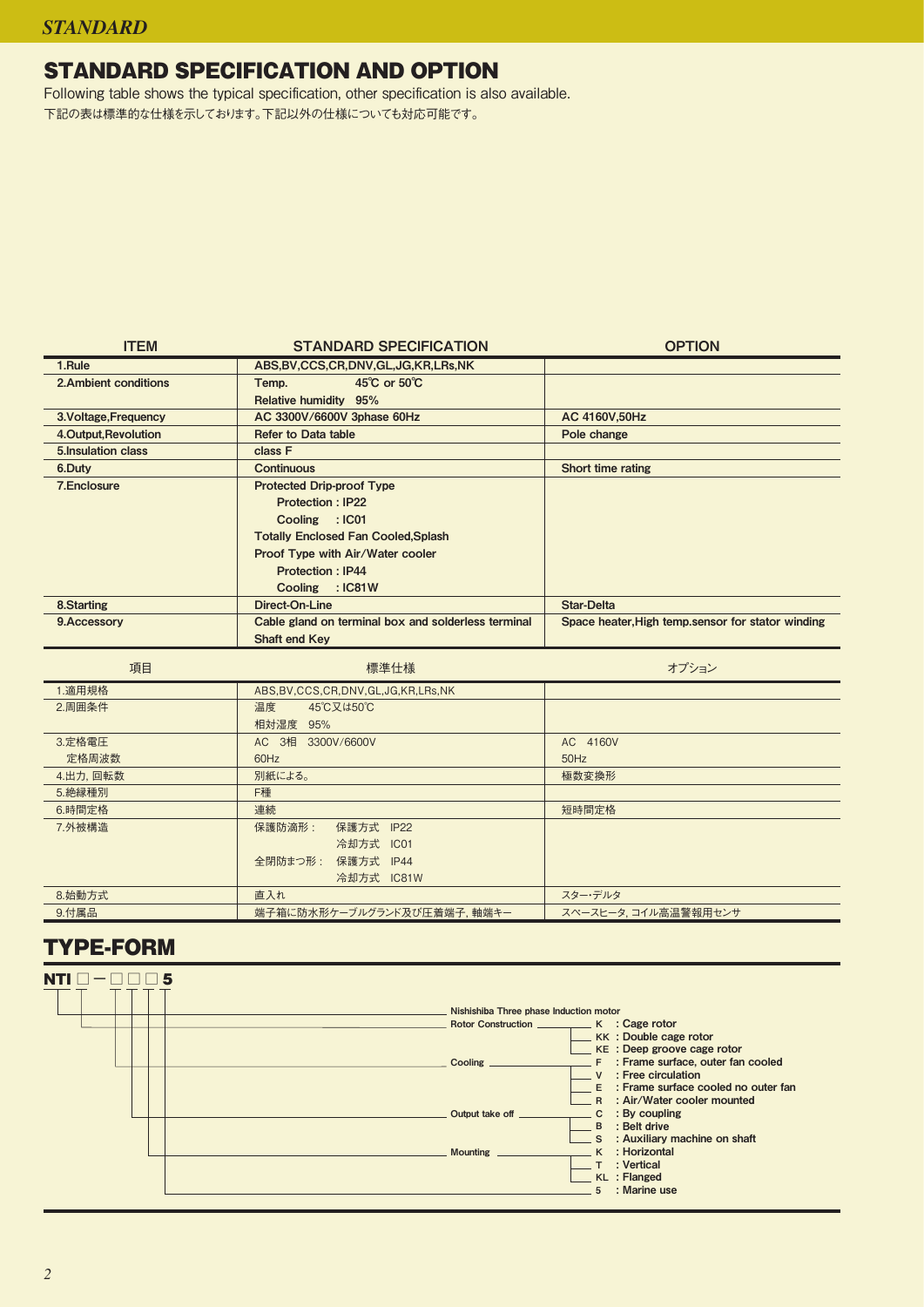| <b>POLE</b>    | <b>POWER</b> | <b>TYPE</b>  | <b>FORM</b>      | <b>MASS</b> | <b>FRAME</b> |              |     |      | DIMENSION (mm) |      |     |           | <b>DWG</b> |
|----------------|--------------|--------------|------------------|-------------|--------------|--------------|-----|------|----------------|------|-----|-----------|------------|
|                | (kW)         |              |                  | (kg)        | No.          | $\mathbf{C}$ | H   | L    | M              | P    | Q   | <b>KL</b> |            |
|                | 250          |              |                  | 1300        | $12S-D$      | 315          | 670 | 1600 | 618            | 800  | 170 | 650       |            |
|                | 315          |              |                  | 1450        | $12L-C$      | 400          | 770 | 1585 | 760            | 900  | 170 | 650       |            |
|                | 400          |              |                  | 1600        | $12L-D$      | 400          | 770 | 1695 | 760            | 990  | 210 | 650       |            |
|                | 500          |              |                  | 2050        | $13L-C$      | 450          | 865 | 1665 | 850            | 990  | 210 | 650       |            |
| $\overline{4}$ | 630          | <b>NTIKE</b> | VCK <sub>5</sub> | 2250        | $13L-D$      | 450          | 865 | 1775 | 850            | 990  | 210 | 650       |            |
|                | 800          |              |                  | 2350        | $13L-D$      | 450          | 865 | 1775 | 850            | 1040 | 210 | 650       |            |
|                | 900          |              |                  | 2550        | 13L-E        | 450          | 865 | 1885 | 850            | 1040 | 210 | 650       |            |
|                | 1000         |              |                  | 2650        | $13L-E$      | 450          | 865 | 1885 | 850            | 1200 | 210 | 650       |            |
|                | 1100         |              |                  | 3150        | 14S-E        | 500          | 960 | 1950 | 950            | 1200 | 210 | 650       |            |
|                | 1250         |              |                  | 3350        | <b>14S-F</b> | 500          | 960 | 2060 | 950            | 1200 | 210 | 650       | Fig.1      |
|                | 250          |              |                  | 1500        | $12L-C$      | 400          | 770 | 1585 | 760            | 900  | 170 | 650       |            |
|                | 315          |              |                  | 1600        | $12L-D$      | 400          | 770 | 1695 | 760            | 900  | 170 | 650       |            |
|                | 400          |              |                  | 2050        | $13L-C$      | 450          | 865 | 1665 | 850            | 990  | 210 | 650       |            |
| 6              | 500          | <b>NTIKE</b> | VCK <sub>5</sub> | 2350        | $13L-D$      | 450          | 865 | 1775 | 850            | 990  | 210 | 650       |            |
|                | 630          |              |                  | 2500        | $13L-D$      | 450          | 865 | 1775 | 850            | 990  | 210 | 650       |            |
|                | 800          |              |                  | 3150        | <b>14S-E</b> | 500          | 960 | 1950 | 950            | 1040 | 210 | 650       |            |
|                | 900          |              |                  | 3350        | 14S-E        | 500          | 960 | 1950 | 950            | 1040 | 210 | 650       |            |
| 8              | 630          | <b>NTIKE</b> | VCK <sub>5</sub> | 3350        | <b>14S-D</b> | 500          | 920 | 1840 | 950            | 1040 | 210 | 650       |            |

## ■TYPE Drip proof horizontal type, Two endshield, ball bearing

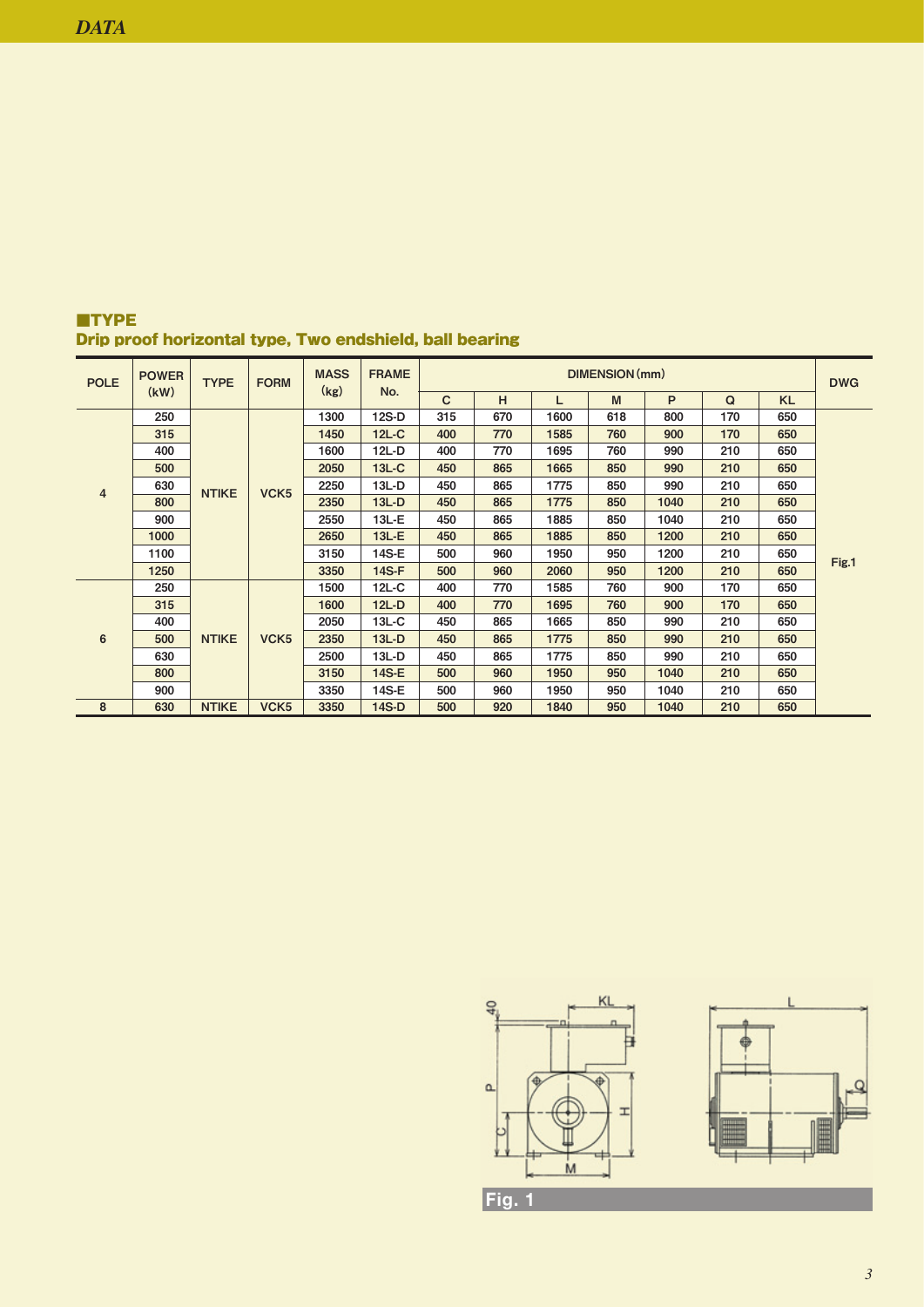| <b>POLE</b>    | <b>POWER</b> | <b>TYPE</b>  | <b>FORM</b>                      | <b>MASS</b> | <b>FRAME</b> |              |      |      | DIMENSION (mm) |                                 |                                 |           | <b>DWG</b> |   |      |       |     |      |      |      |                                 |     |      |  |
|----------------|--------------|--------------|----------------------------------|-------------|--------------|--------------|------|------|----------------|---------------------------------|---------------------------------|-----------|------------|---|------|-------|-----|------|------|------|---------------------------------|-----|------|--|
|                | (kW)         |              |                                  | (kg)        | No.          | $\mathbf{C}$ | H    | L    | M              | P                               | $\mathbf Q$                     | <b>KL</b> |            |   |      |       |     |      |      |      |                                 |     |      |  |
| $\overline{4}$ | 1600         | <b>NTIKE</b> | VCK <sub>5</sub>                 | 3900        | $15L-F$      | 500          | 1700 | 2100 | 1100           | $\hspace{0.1mm}-\hspace{0.1mm}$ | 250                             | 1050      |            |   |      |       |     |      |      |      |                                 |     |      |  |
|                | 1000         |              |                                  | 3700        | $15L - D$    | 500          | 1700 | 1900 | 950            | $\hspace{0.1mm}-\hspace{0.1mm}$ | 210                             | 1050      |            |   |      |       |     |      |      |      |                                 |     |      |  |
| 6              | 1100         | <b>NTIKE</b> | VCK <sub>5</sub>                 | 3900        | $15L-E$      | 500          | 1700 | 2000 | 1100           |                                 | 210                             | 1050      |            |   |      |       |     |      |      |      |                                 |     |      |  |
|                | 1250         |              |                                  | 4000        | $15L-E$      | 500          | 1700 | 2000 | 1100           | $\hspace{0.1mm}-\hspace{0.1mm}$ | 210                             | 1050      |            |   |      |       |     |      |      |      |                                 |     |      |  |
|                | 800          |              |                                  | 3900        | $15L-D$      | 500          | 1700 | 1900 | 950            | —                               | 210                             | 1050      |            |   |      |       |     |      |      |      |                                 |     |      |  |
|                | 900          |              |                                  | 4000        | $15L-D$      | 500          | 1700 | 1900 | 1100           | $\hspace{0.1mm}-\hspace{0.1mm}$ | 210                             | 1050      |            |   |      |       |     |      |      |      |                                 |     |      |  |
|                | 1000         |              |                                  | 4300        | $15L-E$      | 500          | 1700 | 2000 | 1100           | $\hspace{0.1mm}-\hspace{0.1mm}$ | 210                             | 1050      |            |   |      |       |     |      |      |      |                                 |     |      |  |
| 8              | 1100         | <b>NTIKE</b> | VCK <sub>5</sub>                 | 5600        | <b>17S-D</b> | 500          | 2000 | 2050 | 1300           | $\hspace{0.1mm}-\hspace{0.1mm}$ | 250                             | 1150      |            |   |      |       |     |      |      |      |                                 |     |      |  |
|                | 1250         |              |                                  | 5900        | 17S-D        | 630          | 2000 | 2050 | 1300           | $\hspace{0.1mm}-\hspace{0.1mm}$ | 250                             | 1150      |            |   |      |       |     |      |      |      |                                 |     |      |  |
|                | 1600         |              |                                  | 6500        | <b>17S-E</b> | 630          | 2000 | 2150 | 1300           | $\hspace{0.1mm}-\hspace{0.1mm}$ | 250                             | 1150      |            |   |      |       |     |      |      |      |                                 |     |      |  |
|                | 2000         |              |                                  | 7400        | 17S-F        | 630          | 2000 | 2300 | 1500           | $\hspace{0.1mm}-\hspace{0.1mm}$ | 250                             | 1150      | Fig.2      |   |      |       |     |      |      |      |                                 |     |      |  |
|                | 630          |              |                                  | 3900        | $15L - D$    | 500          | 1700 | 1900 | 1100           | —                               | 210                             | 1050      |            |   |      |       |     |      |      |      |                                 |     |      |  |
|                | 800          |              |                                  | 4300        | $15L-E$      | 500          | 1700 | 2000 | 1100           | $\hspace{0.1mm}-\hspace{0.1mm}$ | 210                             | 1050      |            |   |      |       |     |      |      |      |                                 |     |      |  |
| 10             | 900          | <b>NTIKE</b> | VCK <sub>5</sub>                 | 5600        | <b>17S-C</b> | 630          | 2000 | 1940 | 1300           | —                               | 210                             | 1150      |            |   |      |       |     |      |      |      |                                 |     |      |  |
|                | 1000         |              |                                  | 5900        | 17S-D        | 630          | 2000 | 2050 | 1300           |                                 | 210                             | 1150      |            |   |      |       |     |      |      |      |                                 |     |      |  |
|                | 1100         |              |                                  |             | 6200         | <b>17S-E</b> | 630  | 2000 | 2150           | 1300                            | $\hspace{0.1mm}-\hspace{0.1mm}$ | 250       | 1150       |   |      |       |     |      |      |      |                                 |     |      |  |
|                | 1250         |              |                                  | 6500        | 17S-E        | 630          | 2000 | 2150 | 1300           | $\hspace{0.1mm}-\hspace{0.1mm}$ | 250                             | 1150      |            |   |      |       |     |      |      |      |                                 |     |      |  |
|                | 630          |              |                                  | 4300        | $15L-E$      | 500          | 1700 | 1900 | 1100           | $\hspace{0.1mm}-\hspace{0.1mm}$ | 210                             | 1050      |            |   |      |       |     |      |      |      |                                 |     |      |  |
|                | 800          |              | VCK <sub>5</sub><br><b>NTIKE</b> |             |              |              |      | 5600 | 17S-C          | 630                             | 2000                            | 2000      | 1300       | - | 210  | 1150  |     |      |      |      |                                 |     |      |  |
| 12             | 900          |              |                                  | 6000        | <b>17S-D</b> | 630          | 2000 | 1940 | 1300           | —                               | 210                             | 1150      |            |   |      |       |     |      |      |      |                                 |     |      |  |
|                | 1000         |              |                                  |             |              |              |      |      |                |                                 |                                 |           |            |   | 6300 | 17S-E | 630 | 2000 | 2050 | 1300 | $\hspace{0.1mm}-\hspace{0.1mm}$ | 210 | 1150 |  |
|                | 1100         |              |                                  |             | 6700         | <b>17S-E</b> | 630  | 2000 | 2150           | 1300                            | $\hspace{0.1mm}-\hspace{0.1mm}$ | 250       | 1150       |   |      |       |     |      |      |      |                                 |     |      |  |
|                | 1250         |              |                                  | 7400        | 17S-F        | 630          | 2000 | 2150 | 1300           | $\hspace{0.1mm}-\hspace{0.1mm}$ | 250                             | 1150      |            |   |      |       |     |      |      |      |                                 |     |      |  |

## ■TYPE Drip proof horizontal type, Two endshield, ball bearing

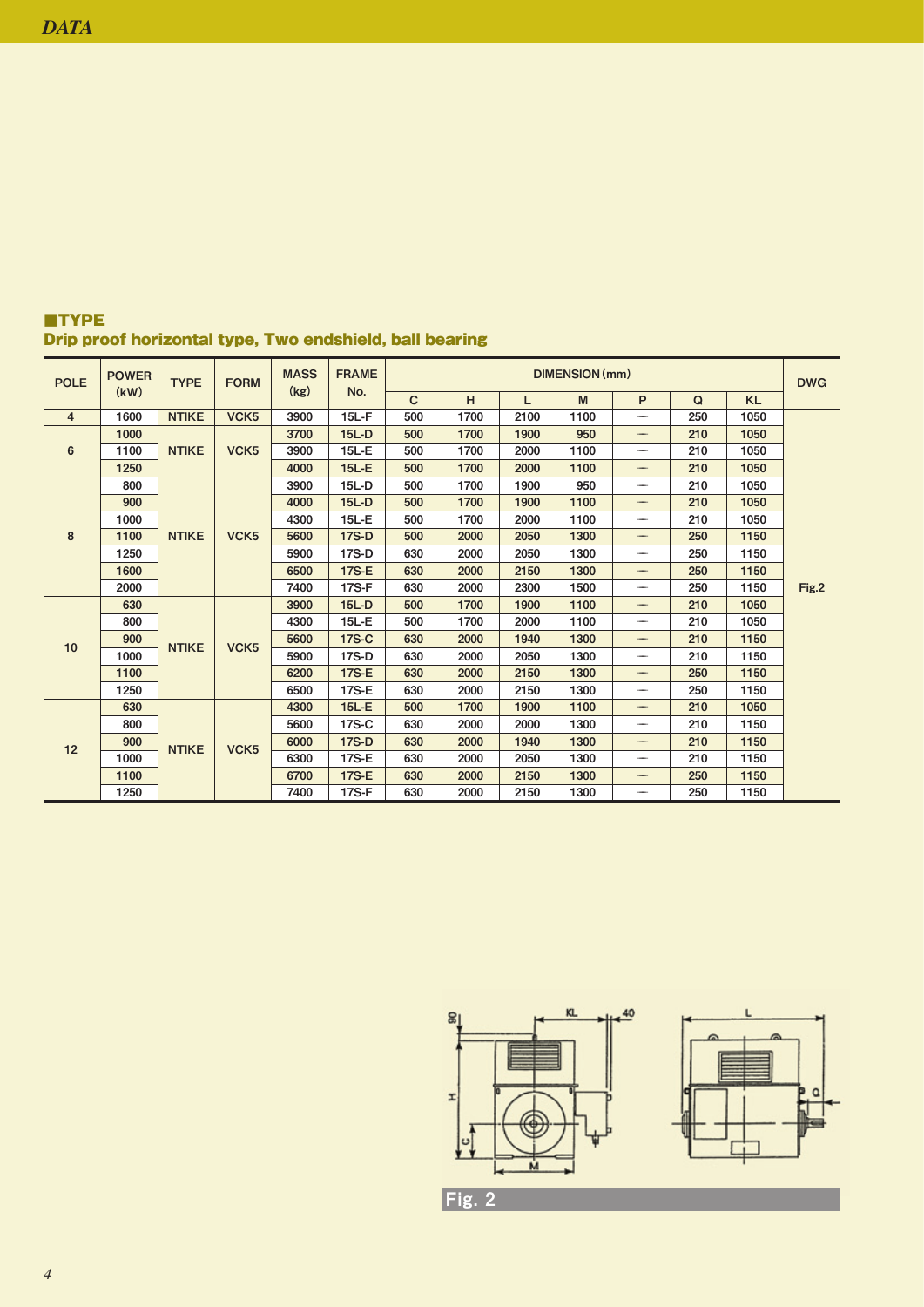| <b>POLE</b>    | <b>POWER</b> | <b>TYPE</b>  | <b>FORM</b>      | <b>MASS</b> | <b>FRAME</b>     |              |      |      | DIMENSION (mm) |                                 |     |           | <b>DWG</b> |  |       |       |     |      |      |      |                                 |     |      |  |
|----------------|--------------|--------------|------------------|-------------|------------------|--------------|------|------|----------------|---------------------------------|-----|-----------|------------|--|-------|-------|-----|------|------|------|---------------------------------|-----|------|--|
|                | (kW)         |              |                  | (kg)        | No.              | $\mathbf{C}$ | H    | L    | M              | P                               | Q   | <b>KL</b> |            |  |       |       |     |      |      |      |                                 |     |      |  |
|                | 2000         |              |                  | 4900        | 17S-D            | 630          | 2000 | 2180 | 1300           | —                               | 250 | 1150      |            |  |       |       |     |      |      |      |                                 |     |      |  |
| $\overline{4}$ | 2500         | <b>NTIKE</b> | VCC <sub>5</sub> | 6200        | <b>17S-F</b>     | 630          | 2000 | 2400 | 1300           | —                               | 250 | 1150      |            |  |       |       |     |      |      |      |                                 |     |      |  |
|                | 3150         |              |                  | 7000        | 17S-G            | 630          | 2000 | 2550 | 1300           | $\hspace{0.05cm}$               | 300 | 1150      |            |  |       |       |     |      |      |      |                                 |     |      |  |
|                | 4000         |              |                  | 11200       | <b>18S-F</b>     | 750          | 2400 | 2530 | 1500           | —                               | 350 | 1250      |            |  |       |       |     |      |      |      |                                 |     |      |  |
|                | 1600         |              |                  | 5900        | 17S-E            | 630          | 2000 | 2180 | 1300           | $\hspace{0.1mm}-\hspace{0.1mm}$ | 250 | 1150      |            |  |       |       |     |      |      |      |                                 |     |      |  |
|                | 2000         |              |                  | 6500        | <b>17S-F</b>     | 630          | 2000 | 2450 | 1300           | $\hspace{0.1mm}-\hspace{0.1mm}$ | 250 | 1150      |            |  |       |       |     |      |      |      |                                 |     |      |  |
| 6              | 2500         | <b>NTIKE</b> | VCC <sub>5</sub> | 7500        | <b>17S-H</b>     | 630          | 2000 | 2600 | 1300           |                                 | 250 | 1150      |            |  |       |       |     |      |      |      |                                 |     |      |  |
|                | 3150         |              |                  | 10300       | <b>18S-F</b>     | 750          | 2400 | 2530 | 1500           | —                               | 350 | 1250      |            |  |       |       |     |      |      |      |                                 |     |      |  |
|                | 4000         |              |                  | 11000       | <b>18S-H</b>     | 750          | 2400 | 2750 | 1500           | $\hspace{0.05cm}$               | 350 | 1250      |            |  |       |       |     |      |      |      |                                 |     |      |  |
|                | 2500         |              |                  | 9000        | <b>18S-E</b>     | 750          | 2400 | 2420 | 1500           | -                               | 300 | 1250      |            |  |       |       |     |      |      |      |                                 |     |      |  |
| 8              | 3150         | <b>NTIKE</b> | VCC <sub>5</sub> | 10300       | 18S-F            | 750          | 2400 | 2530 | 1500           | —                               | 300 | 1250      |            |  |       |       |     |      |      |      |                                 |     |      |  |
|                | 4000         |              |                  | 12200       | <b>18S-H</b>     | 750          | 2400 | 2800 | 1500           | $\hspace{0.1mm}-\hspace{0.1mm}$ | 300 | 1250      |            |  |       |       |     |      |      |      |                                 |     |      |  |
|                | 5000         |              |                  | 14500       | 24L-G            | 900          | 2650 | 2700 | 1800           | $\hspace{0.05cm}$               | 350 | 1400      | Fig.3      |  |       |       |     |      |      |      |                                 |     |      |  |
|                | 1600         |              |                  | 9800        | <b>18S-D</b>     | 750          | 2400 | 2300 | 1500           | —                               | 300 | 1250      |            |  |       |       |     |      |      |      |                                 |     |      |  |
|                | 2000         |              |                  | 10500       | <b>18S-F</b>     | 750          | 2400 | 2530 | 1500           | $\hspace{0.1mm}-\hspace{0.1mm}$ | 300 | 1250      |            |  |       |       |     |      |      |      |                                 |     |      |  |
| 10             | 2500         | <b>NTIKE</b> | VCC <sub>5</sub> | 11200       | <b>18S-G</b>     | 750          | 2400 | 2650 | 1500           | —                               | 300 | 1250      |            |  |       |       |     |      |      |      |                                 |     |      |  |
|                | 3150         |              |                  | 13000       | 24S-G            | 800          | 2550 | 2700 | 1600           | $\hspace{0.1mm}-\hspace{0.1mm}$ | 300 | 1300      |            |  |       |       |     |      |      |      |                                 |     |      |  |
|                | 4000         |              |                  | 15100       | $24L-G$          | 900          | 2700 | 2700 | 1800           | $\qquad \qquad -$               | 300 | 1400      |            |  |       |       |     |      |      |      |                                 |     |      |  |
|                | 5000         |              |                  | 18000       | $25L-G$          | 1000         | 2900 | 2900 | 2000           | $\hspace{0.05cm}$               | 350 | 1500      |            |  |       |       |     |      |      |      |                                 |     |      |  |
|                | 1600         |              |                  | 9000        | <b>18S-E</b>     | 750          | 2400 | 2300 | 1500           | $\qquad \qquad -$               | 300 | 1250      |            |  |       |       |     |      |      |      |                                 |     |      |  |
|                | 2000         |              |                  | 11000       | <b>18S-F</b>     | 750          | 2400 | 2530 | 1500           |                                 | 300 | 1250      |            |  |       |       |     |      |      |      |                                 |     |      |  |
| 12             | 2500         |              |                  |             | VCC <sub>5</sub> |              |      |      |                |                                 |     |           |            |  | 13000 | 24S-G | 800 | 2550 | 2650 | 1600 | $\hspace{0.1mm}-\hspace{0.1mm}$ | 300 | 1300 |  |
|                | 3150         |              | <b>NTIKE</b>     |             |                  |              |      |      |                |                                 |     |           |            |  | 15000 | 24L-G | 900 | 2700 | 2700 | 1800 | $\hspace{0.1mm}-\hspace{0.1mm}$ | 300 | 1400 |  |
|                | 4000         |              |                  | 17500       | $25L-F$          | 1000         | 2900 | 2700 | 2000           | $\qquad \qquad -$               | 350 | 1500      |            |  |       |       |     |      |      |      |                                 |     |      |  |
|                | 5000         |              |                  | 20500       | 25L-H            | 1000         | 2900 | 2800 | 2000           |                                 | 350 | 1500      |            |  |       |       |     |      |      |      |                                 |     |      |  |

## ■TYPE Drip proof horizontal type, Two endshield, sleeve bearing



Fig. 3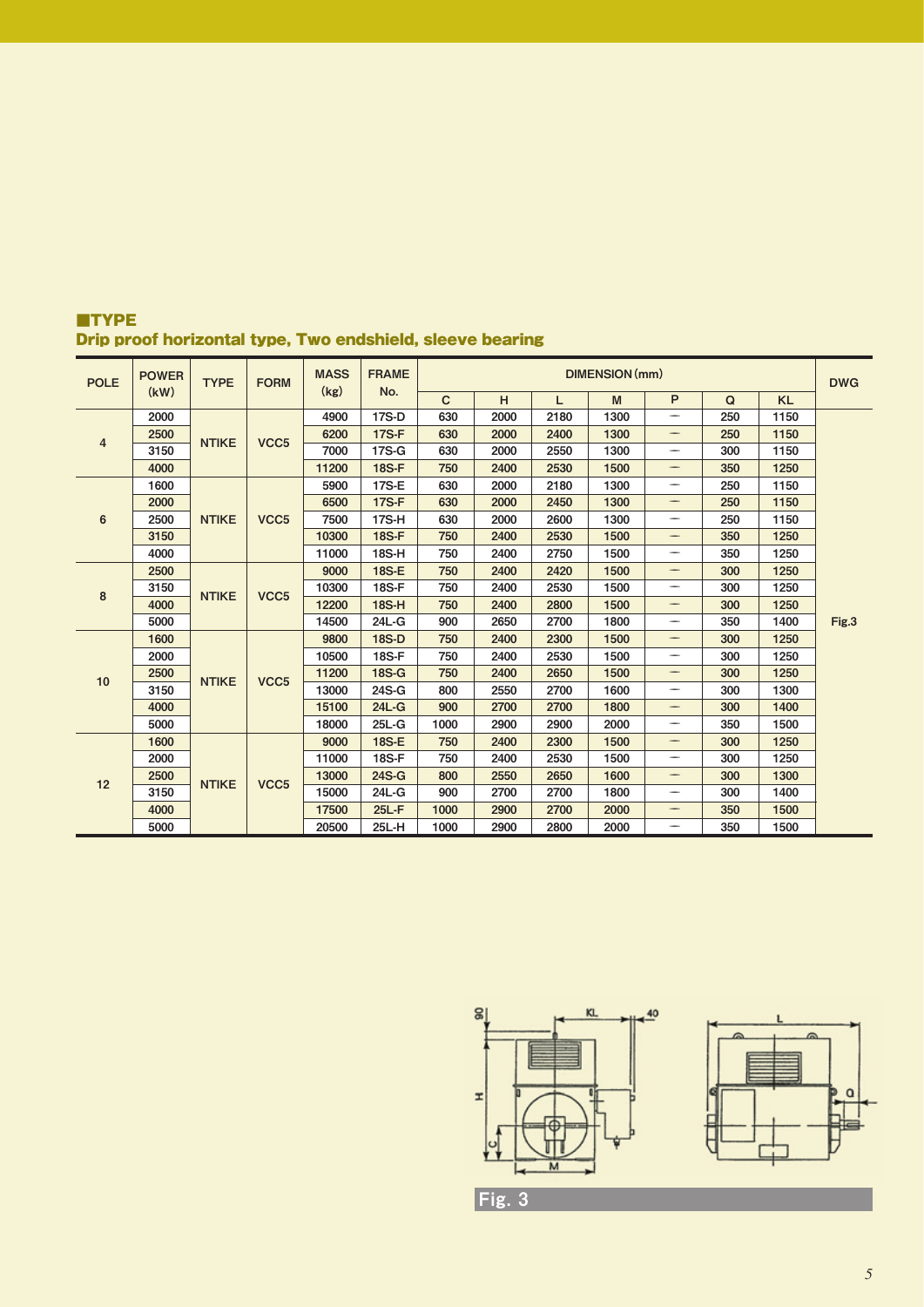| <b>POLE</b>    | <b>POWER</b> | <b>TYPE</b>  | <b>FORM</b>      | <b>MASS</b> | <b>FRAME</b> |              |      |      | <b>DIMENSION</b> (mm) |      |           |           | <b>DWG</b> |
|----------------|--------------|--------------|------------------|-------------|--------------|--------------|------|------|-----------------------|------|-----------|-----------|------------|
|                | (kW)         |              |                  | (kg)        | No.          | $\mathbf{C}$ | D    | Г    | LL                    | LC   | <b>LR</b> | <b>KL</b> |            |
|                | 250          |              |                  | 1350        | 12S-D        | 935          | 670  | 1700 | 1530                  | 800  | 170       | 875       |            |
|                | 315          |              |                  | 1520        | $12L-C$      | 1036         | 775  | 1610 | 1440                  | 900  | 170       | 890       |            |
|                | 400          |              |                  | 1700        | 12L-D        | 1145         | 865  | 1760 | 1550                  | 990  | 210       | 935       |            |
|                | 500          |              |                  | 2150        | 13L-C        | 1145         | 865  | 1790 | 1580                  | 990  | 210       | 935       |            |
|                | 630          |              |                  | 2470        | 13L-D        | 1145         | 865  | 1900 | 1690                  | 990  | 210       | 935       |            |
|                | 800          |              |                  | 2680        | 13L-D        | 1205         | 920  | 1900 | 1690                  | 1040 | 210       | 960       |            |
|                | 900          |              |                  | 2780        | 13L-E        | 1205         | 920  | 2010 | 1800                  | 1040 | 210       | 960       |            |
| $\overline{4}$ | 1000         | <b>NTIKE</b> | VCT <sub>5</sub> | 3310        | $13L-E$      | 1284         | 1010 | 2010 | 1800                  | 1200 | 210       | 1010      |            |
|                | 1100         |              |                  | 3400        | 14S-E        | 1284         | 1010 | 2110 | 1900                  | 1200 | 210       | 1010      |            |
|                | 1250         |              |                  | 3500        | <b>14S-F</b> | 1284         | 1010 | 2220 | 2010                  | 1200 | 210       | 1010      |            |
|                | 1600         |              |                  | 4150        | $15L-F$      | 1580         | 1215 | 2320 | 2070                  | 1400 | 250       | 1110      |            |
|                | 2000         |              |                  | 5200        | <b>17S-D</b> | 1580         | 1215 | 2205 | 1955                  | 1400 | 250       | 1110      |            |
|                | 2500         |              |                  | 6550        | 17S-F        | 1580         | 1215 | 2420 | 2170                  | 1400 | 250       | 1110      |            |
|                | 3150         |              |                  | 7400        | 17S-G        | 1580         | 1800 | 2580 | 2280                  | 1460 | 300       | 1400      |            |
|                | 250          |              |                  | 1570        | $12L-C$      | 1036         | 775  | 1610 | 1440                  | 900  | 170       | 890       |            |
|                | 315          |              |                  | 1680        | $12L-D$      | 1036         | 775  | 1720 | 1550                  | 900  | 170       | 890       |            |
|                | 400          |              |                  | 2150        | 13L-C        | 1145         | 865  | 1790 | 1580                  | 990  | 210       | 935       |            |
|                | 500          |              |                  | 2470        | 13L-D        | 1145         | 865  | 1900 | 1690                  | 990  | 210       | 935       |            |
|                | 630          |              |                  | 2610        | 13L-D        | 1145         | 865  | 1900 | 1690                  | 990  | 210       | 935       |            |
|                | 800          |              |                  | 3310        | <b>14S-E</b> | 1205         | 920  | 2110 | 1900                  | 1040 | 210       | 960       |            |
| 6              | 900          | <b>NTIKE</b> | VCT <sub>5</sub> | 3500        | 14S-E        | 1205         | 920  | 2110 | 1900                  | 1040 | 210       | 960       |            |
|                | 1000         |              |                  | 3950        | <b>15L-D</b> | 1284         | 1010 | 2060 | 1850                  | 1200 | 210       | 1010      |            |
|                | 1100         |              |                  | 4150        | 15L-E        | 1284         | 1010 | 2170 | 1960                  | 1200 | 210       | 1010      |            |
|                | 1250         |              |                  | 4250        | $15L-E$      | 1284         | 1010 | 2170 | 1960                  | 1200 | 210       | 1010      | Fig.4      |
|                | 1600         |              |                  | 5550        | 17S-E        | 1580         | 1215 | 2310 | 2060                  | 1400 | 250       | 1110      |            |
|                | 2000         |              |                  | 6900        | <b>17S-F</b> | 1580         | 1215 | 2420 | 2170                  | 1400 | 250       | 1110      |            |
|                | 2500         |              |                  | 7930        | 17S-H        | 1580         | 1215 | 2640 | 2390                  | 1400 | 250       | 1110      |            |
|                | 630          |              |                  | 3500        | <b>14S-D</b> | 1205         | 920  | 2000 | 1790                  | 1040 | 210       | 960       |            |
|                | 800          |              |                  | 4150        | 15L-D        | 1284         | 1010 | 2060 | 1850                  | 1200 | 210       | 1010      |            |
|                | 900          |              |                  | 4250        | $15L-D$      | 1284         | 1010 | 2060 | 1850                  | 1200 | 210       | 1010      |            |
|                | 1000         |              |                  | 5000        | $15L-E$      | 1284         | 1010 | 2170 | 1960                  | 1200 | 210       | 1010      |            |
| 8              | 1100         | <b>NTIKE</b> | VCT <sub>5</sub> | 5550        | <b>17S-D</b> | 1580         | 1215 | 2200 | 1950                  | 1400 | 250       | 1110      |            |
|                | 1250         |              |                  | 5830        | 17S-D        | 1580         | 1215 | 2200 | 1950                  | 1400 | 250       | 1110      |            |
|                | 1600         |              |                  | 6550        | 17S-E        | 1580         | 1215 | 2310 | 2060                  | 1400 | 250       | 1110      |            |
|                | 2000         |              |                  | 7850        | 17S-F        | 1580         | 1215 | 2420 | 2170                  | 1400 | 250       | 1110      |            |
|                | 630          |              |                  | 4150        | <b>15L-D</b> | 1205         | 1010 | 2060 | 1850                  | 1200 | 210       | 1010      |            |
|                | 800          |              |                  | 4570        | $15L-E$      | 1205         | 1010 | 2170 | 1960                  | 1200 | 210       | 1010      |            |
|                | 900          |              |                  | 5550        | <b>17S-C</b> | 1580         | 1215 | 2060 |                       | 1400 | 210       | 1110      |            |
| 10             | 1000         | <b>NTIKE</b> | VCT5             | 5830        |              | 1580         |      |      | 1850                  |      |           |           |            |
|                |              |              |                  |             | 17S-D        |              | 1215 | 2160 | 1950                  | 1400 | 210       | 1110      |            |
|                | 1100         |              |                  | 6550        | 17S-E        | 1580         | 1215 | 2310 | 2060                  | 1400 | 250       | 1110      |            |
|                | 1250         |              |                  | 6900        | 17S-E        | 1580         | 1215 | 2310 | 2060                  | 1400 | 250       | 1110      |            |
|                | 630          |              |                  | 4550        | $15L-E$      | 1205         | 1010 | 2060 | 1850                  | 1200 | 210       | 1010      |            |
|                | 800          |              |                  | 5510        | 17S-C        | 1205         | 1010 | 2170 | 1960                  | 1200 | 210       | 1110      |            |
| 12             | 900          | <b>NTIKE</b> | VCT5             | 6350        | <b>17S-D</b> | 1580         | 1215 | 2060 | 1850                  | 1400 | 210       | 1110      |            |
|                | 1000         |              |                  | 6670        | 17S-E        | 1580         | 1215 | 2160 | 1950                  | 1400 | 210       | 1110      |            |
|                | 1100         |              |                  | 7100        | 17S-E        | 1580         | 1215 | 2310 | 2060                  | 1400 | 250       | 1110      |            |
|                | 1250         |              |                  | 7830        | 17S-F        | 1580         | 1215 | 2310 | 2060                  | 1400 | 250       | 1110      |            |

## ■TYPE Drip proof vertical type, Two endshield, ball bearing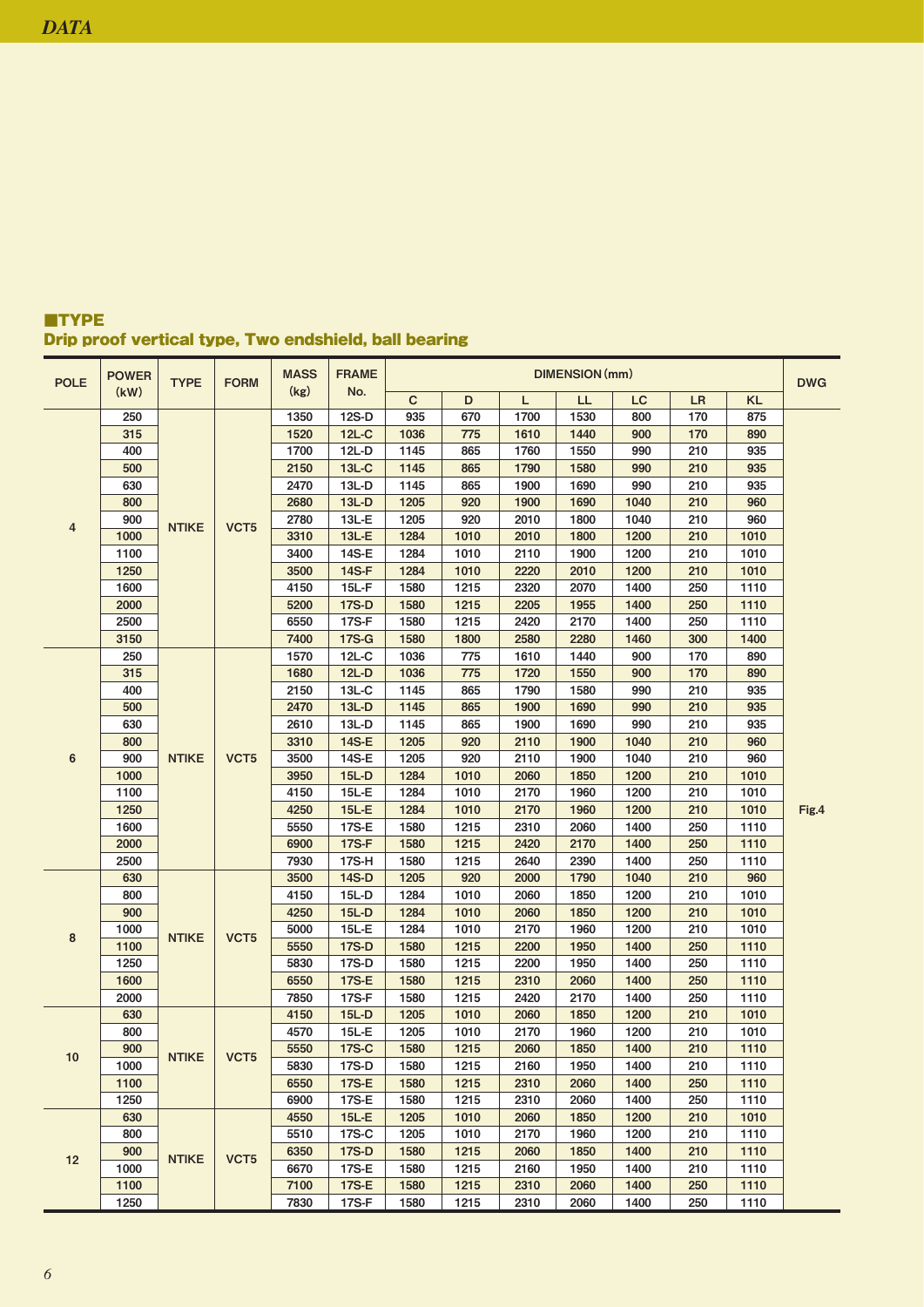| <b>POLE</b>    | <b>POWER</b> | <b>TYPE</b>  | <b>FORM</b>      | <b>MASS</b> | <b>FRAME</b> |                                 |      |      | DIMENSION (mm) |      |     |           | <b>DWG</b> |
|----------------|--------------|--------------|------------------|-------------|--------------|---------------------------------|------|------|----------------|------|-----|-----------|------------|
|                | (kW)         |              |                  | (kg)        | No.          | $\mathbf{C}$                    | D    | L    | LL             | LC   | LR. | <b>KL</b> |            |
| $\overline{4}$ | 4000         | <b>NTIKE</b> | VCT <sub>5</sub> | 8650        | 18S-F        |                                 | 1800 | 2750 | 2400           | 1460 | 350 | 1400      |            |
| 6              | 3150         | <b>NTIKE</b> | VCT5             | 9450        | <b>18S-F</b> | $\hspace{0.05cm}$               | 1800 | 2650 | 2300           | 1460 | 350 | 1450      |            |
|                | 4000         |              |                  | 11500       | 18S-H        |                                 | 1800 | 2750 | 2400           | 1460 | 350 | 1450      |            |
|                | 2500         |              |                  | 9450        | 18S-E        | $\hspace{0.1cm}$                | 1800 | 2380 | 2080           | 1460 | 300 | 1450      |            |
| 8              | 3150         | <b>NTIKE</b> | VCT5             | 10800       | 18S-F        |                                 | 1800 | 2490 | 2190           | 1460 | 300 | 1450      |            |
|                | 4000         |              |                  | 12850       | <b>18S-H</b> | $\hspace{0.1mm}-\hspace{0.1mm}$ | 1800 | 2700 | 2400           | 1460 | 300 | 1450      |            |
|                | 5000         |              |                  | 15250       | 24L-G        |                                 | 2000 | 2800 | 2450           | 1660 | 350 | 1550      |            |
|                | 1600         |              |                  | 8450        | <b>18S-D</b> |                                 | 1800 | 2270 | 1970           | 1400 | 300 | 1450      |            |
|                | 2000         |              |                  | 9750        | 18S-F        | $\hspace{0.05cm}$               | 1800 | 2490 | 2190           | 1460 | 300 | 1450      |            |
| 10             | 2500         | <b>NTIKE</b> | VCT <sub>5</sub> | 11700       | $18S-G$      | $\hspace{0.1cm}$                | 1800 | 2600 | 2300           | 1460 | 300 | 1450      | Fig.5      |
|                | 3150         |              |                  | 13700       | 24S-G        | $\hspace{0.05cm}$               | 1900 | 2500 | 2200           | 1560 | 300 | 1500      |            |
|                | 4000         |              |                  | 15900       | $24L-G$      | $\hspace{0.1cm}$                | 2000 | 2750 | 2450           | 1660 | 300 | 1550      |            |
|                | 5000         |              |                  | 18900       | 25L-G        | $\overbrace{\hspace{25mm}}^{}$  | 2200 | 2850 | 2500           | 1860 | 350 | 1650      |            |
|                | 1600         |              |                  | 9500        | 18S-E        | $\hspace{0.1cm}-\hspace{0.1cm}$ | 1800 | 2270 | 1970           | 1400 | 300 | 1450      |            |
|                | 2000         |              |                  | 11550       | 18S-F        |                                 | 1800 | 2490 | 2190           | 1460 | 300 | 1450      |            |
| 12             | 2500         | <b>NTIKE</b> | VCT <sub>5</sub> | 13650       | $24S-G$      |                                 | 1800 | 2600 | 2300           | 1460 | 300 | 1500      |            |
|                | 3150         |              |                  | 15750       | 24L-G        |                                 | 1900 | 2500 | 2200           | 1560 | 300 | 1550      |            |
|                | 4000         |              |                  | 18400       | $25L-F$      |                                 | 2000 | 2800 | 2450           | 1660 | 350 | 1650      |            |
|                | 5000         |              |                  | 21500       | 25L-H        |                                 | 2200 | 2850 | 2500           | 1860 | 350 | 1650      |            |

## ■TYPE Drip proof vertical type, Two endshield, ball bearing



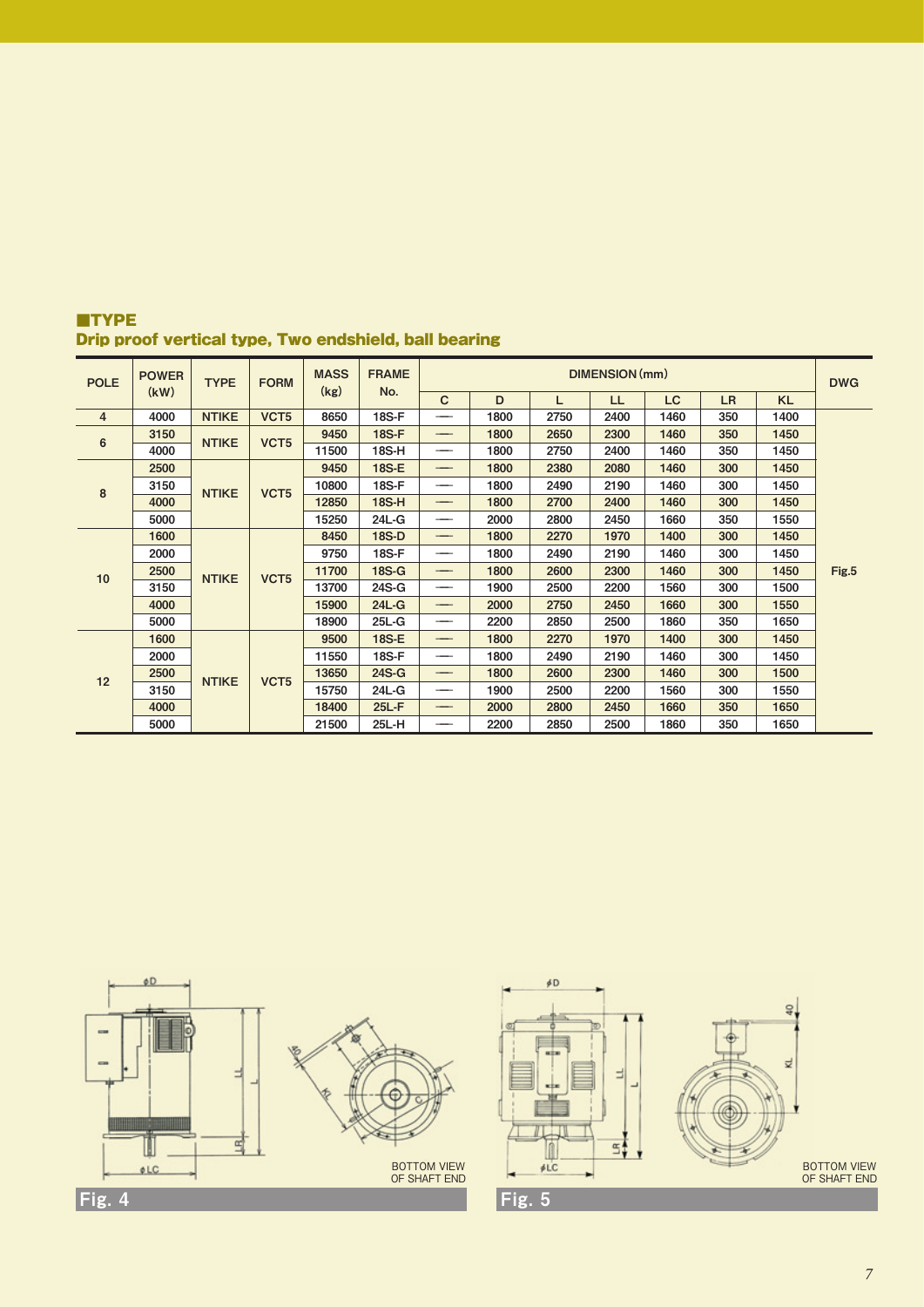| <b>POLE</b>    | <b>POWER</b> | <b>TYPE</b>                      | <b>FORM</b>      | <b>MASS</b>  | <b>FRAME</b> |              |      |      | <b>DIMENSION</b> (mm) |      |           |           | <b>DWG</b> |  |
|----------------|--------------|----------------------------------|------------------|--------------|--------------|--------------|------|------|-----------------------|------|-----------|-----------|------------|--|
|                | (kW)         |                                  |                  | (kg)         | No.          | $\mathbf{C}$ | H    | L    | M                     | Q    | <b>DB</b> | <b>KL</b> |            |  |
|                | 250          |                                  |                  | 1400         | 12S-D        | 315          | 980  | 1650 | 700                   | 170  | 545       | 800       |            |  |
|                | 315          |                                  |                  | 1550         | $12L-C$      | 355          | 1060 | 1600 | 800                   | 170  | 595       | 850       |            |  |
|                | 400          |                                  |                  | 1700         | 12L-D        | 355          | 1100 | 1700 | 800                   | 170  | 595       | 850       |            |  |
|                | 500          |                                  |                  | 2200         | $13L-C$      | 400          | 1270 | 1650 | 900                   | 170  | 635       | 900       |            |  |
|                | 630          |                                  |                  | 2400         | 13L-D        | 400          | 1360 | 1750 | 900                   | 170  | 635       | 900       |            |  |
| $\overline{4}$ | 800          | <b>NTIKE</b>                     | RCK <sub>5</sub> | 2500         | $13L-D$      | 400          | 1440 | 1750 | 900                   | 170  | 635       | 900       |            |  |
|                | 900          |                                  |                  | 2700         | 13L-E        | 400          | 1440 | 1900 | 900                   | 170  | 635       | 900       |            |  |
|                | 1000         |                                  |                  | 2800         | <b>13L-E</b> | 400          | 1520 | 1900 | 900                   | 170  | 635       | 900       |            |  |
|                | 1100         |                                  |                  | 3700         | 14S-E        | 450          | 1700 | 1950 | 1000                  | 210  | 695       | 950       |            |  |
|                | 1250         |                                  |                  | 3900         | $14S-F$      | 450          | 1700 | 2000 | 1000                  | 210  | 695       | 950       |            |  |
|                | 1600         |                                  |                  | 4500         | $15L-F$      | 500          | 1890 | 2050 | 1100                  | 210  | 745       | 1050      |            |  |
|                | 250          |                                  |                  | 1600         | $12L-C$      | 355          | 1060 | 1600 | 800                   | 170  | 595       | 850       |            |  |
|                | 315          |                                  |                  | 1700         | $12L-D$      | 355          | 1100 | 1700 | 800                   | 170  | 595       | 850       |            |  |
|                | 400          |                                  |                  | 2200         | $13L-C$      | 400          | 1150 | 1650 | 900                   | 170  | 635       | 900       |            |  |
|                | 500          |                                  |                  | 2500         | 13L-D        | 400          | 1270 | 1750 | 900                   | 170  | 635       | 900       |            |  |
| 6              | 630          | <b>NTIKE</b>                     | RCK <sub>5</sub> | 2600         | $13L-D$      | 400          | 1360 | 1750 | 900                   | 170  | 635       | 900       |            |  |
|                | 800          |                                  |                  | 3700         | 14S-E        | 450          | 1540 | 1950 | 1000                  | 210  | 695       | 950       |            |  |
|                | 900          |                                  |                  | 3900         | <b>14S-E</b> | 450          | 1620 | 1950 | 1000                  | 210  | 695       | 950       |            |  |
|                | 1000         |                                  |                  | 4300         | 15L-D        | 500          | 1800 | 1850 | 1100                  | 210  | 745       | 1050      |            |  |
|                | 1100         |                                  |                  | 4550         | $15L-E$      | 500          | 1890 | 1950 | 1100                  | 210  | 745       | 1050      | Fig.6      |  |
|                | 1250         |                                  |                  | 4800         | 15L-E        | 500          | 1890 | 1950 | 1100                  | 210  | 745       | 1050      |            |  |
|                | 630          |                                  |                  | 3700         | <b>14S-D</b> | 450          | 1540 | 1850 | 1000                  | 210  | 695       | 950       |            |  |
|                | 800          |                                  |                  | 4500         | $15L-D$      | 500          | 1720 | 1850 | 1100                  | 210  | 745       | 1050      |            |  |
|                | 900          |                                  |                  | 4750         | $15L-D$      | 500          | 1800 | 1850 | 1100                  | 210  | 745       | 1050      |            |  |
| 8              | 1000         | <b>NTIKE</b>                     | RCK <sub>5</sub> | 6300         | $15L-E$      | 500          | 1800 | 1950 | 1100                  | 210  | 745       | 1050      |            |  |
|                | 1100         |                                  |                  | 6600         | <b>17S-D</b> | 630          | 1900 | 2000 | 1300                  | 250  | 845       | 1150      |            |  |
|                | 1250         |                                  |                  | 7600         | 17S-D        | 630          | 1900 | 2000 | 1300                  | 250  | 845       | 1150      |            |  |
|                | 1600         |                                  |                  | 8600         | <b>17S-E</b> | 630          | 2200 | 2050 | 1300                  | 250  | 845       | 1150      |            |  |
|                | 2000         |                                  |                  | 9800         | <b>17S-F</b> | 630          | 2200 | 2150 | 1300                  | 250  | 845       | 1150      |            |  |
|                | 630          |                                  |                  | 4200         | $15L-D$      | 500          | 1640 | 1850 | 1100                  | 210  | 745       | 1050      |            |  |
|                | 800          |                                  |                  | 4700         | $15L-E$      | 500          | 1720 | 1950 | 1100                  | 210  | 745       | 1050      |            |  |
|                | 900          | <b>NTIKE</b>                     |                  | 6300         | <b>17S-C</b> | 630          | 2060 | 2000 | 1300                  | 250  | 845       | 1150      |            |  |
| 10             | 1000         |                                  | RCK <sub>5</sub> | 6600         | 17S-D        | 630          | 2060 | 2100 | 1300                  | 250  | 845       | 1150      |            |  |
|                | 1100         | <b>NTIKE</b><br>RCK <sub>5</sub> | 7600             | <b>17S-E</b> | 630          | 2200         | 2050 | 1300 | 250                   | 845  | 1150      |           |            |  |
|                | 1250         |                                  | 7900             | 17S-E        | 630          | 2200         | 2050 | 1300 | 250                   | 845  | 1150      |           |            |  |
|                | 630          |                                  |                  |              | 4700         | $15L-E$      | 500  | 1640 | 1950                  | 1100 | 210       | 745       | 1050       |  |
|                | 800          |                                  | 6300             | 17S-C        | 630          | 1980         | 1850 | 1300 | 250                   | 845  | 1150      |           |            |  |
|                | 900          |                                  |                  | 7300         | <b>17S-D</b> | 630          | 1980 | 1950 | 1300                  | 250  | 845       | 1150      |            |  |
| 12             | 1000         |                                  |                  | 7700         | 17S-E        | 630          | 1980 | 2050 | 1300                  | 250  | 845       | 1150      |            |  |
|                | 1100         |                                  |                  | 8000         | <b>17S-E</b> | 630          | 2060 | 2050 | 1300                  | 250  | 845       | 1150      |            |  |
|                | 1250         |                                  |                  | 8700         | 17S-F        | 630          | 2060 | 2150 | 1300                  | 250  | 845       | 1150      |            |  |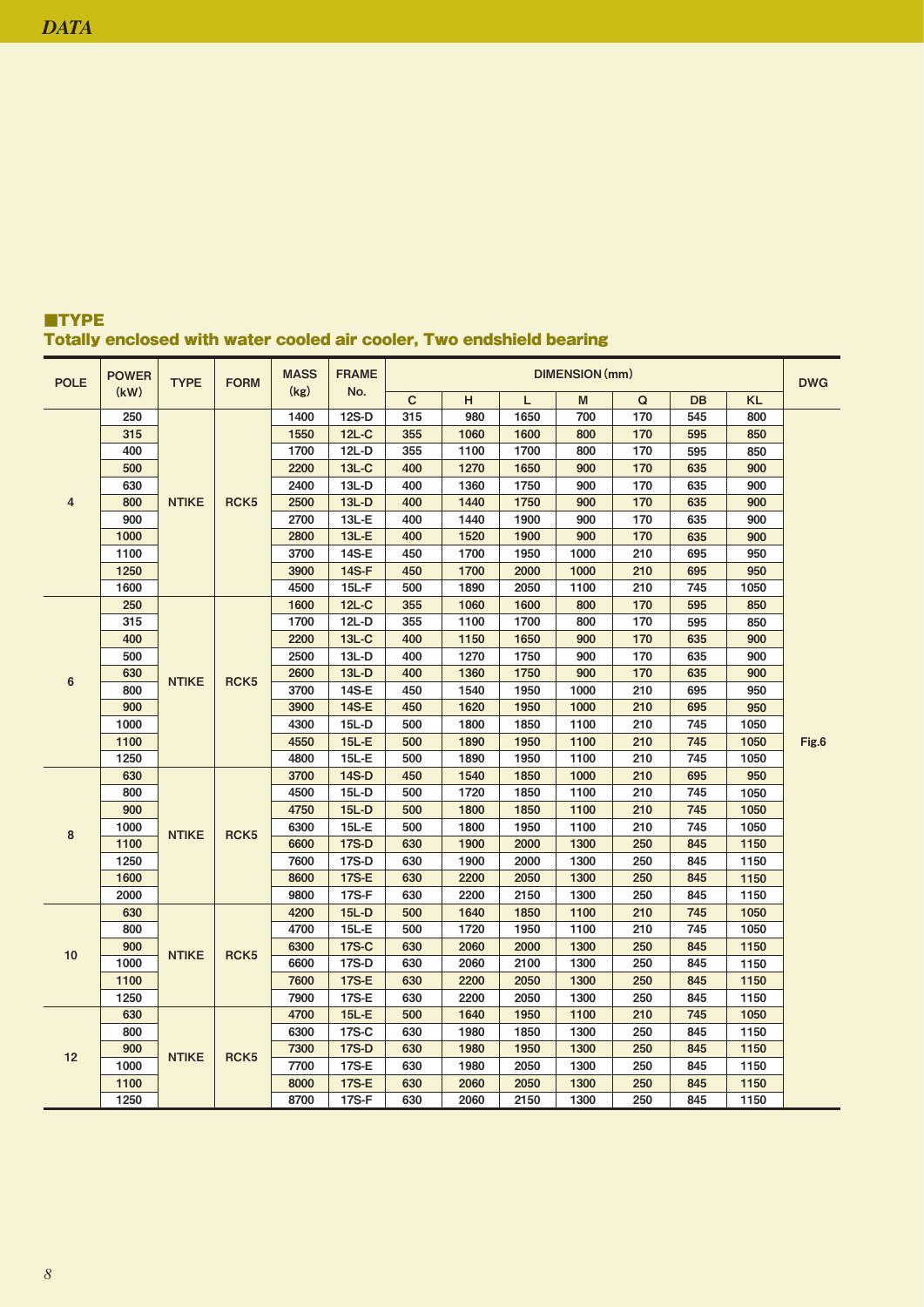| <b>POLE</b> | <b>POWER</b><br>(kW) | <b>TYPE</b>  | <b>FORM</b>      | <b>MASS</b><br>(kg) | <b>FRAME</b><br>No. |     |      |      | DIMENSION (mm) |     |     |           | <b>DWG</b> |
|-------------|----------------------|--------------|------------------|---------------------|---------------------|-----|------|------|----------------|-----|-----|-----------|------------|
|             |                      |              |                  |                     |                     | с   | н    |      | M              | Q   | DB  | <b>KL</b> |            |
| 10          | 1600                 | <b>NTIKE</b> | RCC <sub>5</sub> | 9000                | 18S-D               | 750 | 2400 | 2400 | 1500           | 300 | 945 | 1250      |            |
|             | 2000                 |              |                  | 10200               | <b>18S-F</b>        | 750 | 2400 | 2550 | 1500           | 300 | 945 | 1250      | Fig.7      |
| 12          | 1600                 |              | RCC <sub>5</sub> | 9800                | 18S-E               | 750 | 2470 | 2400 | 1500           | 300 | 945 | 1250      |            |
|             | 2000                 | <b>NTIKE</b> |                  | 12000               | <b>18S-F</b>        | 750 | 2470 | 2500 | 1500           | 300 | 945 | 1250      |            |

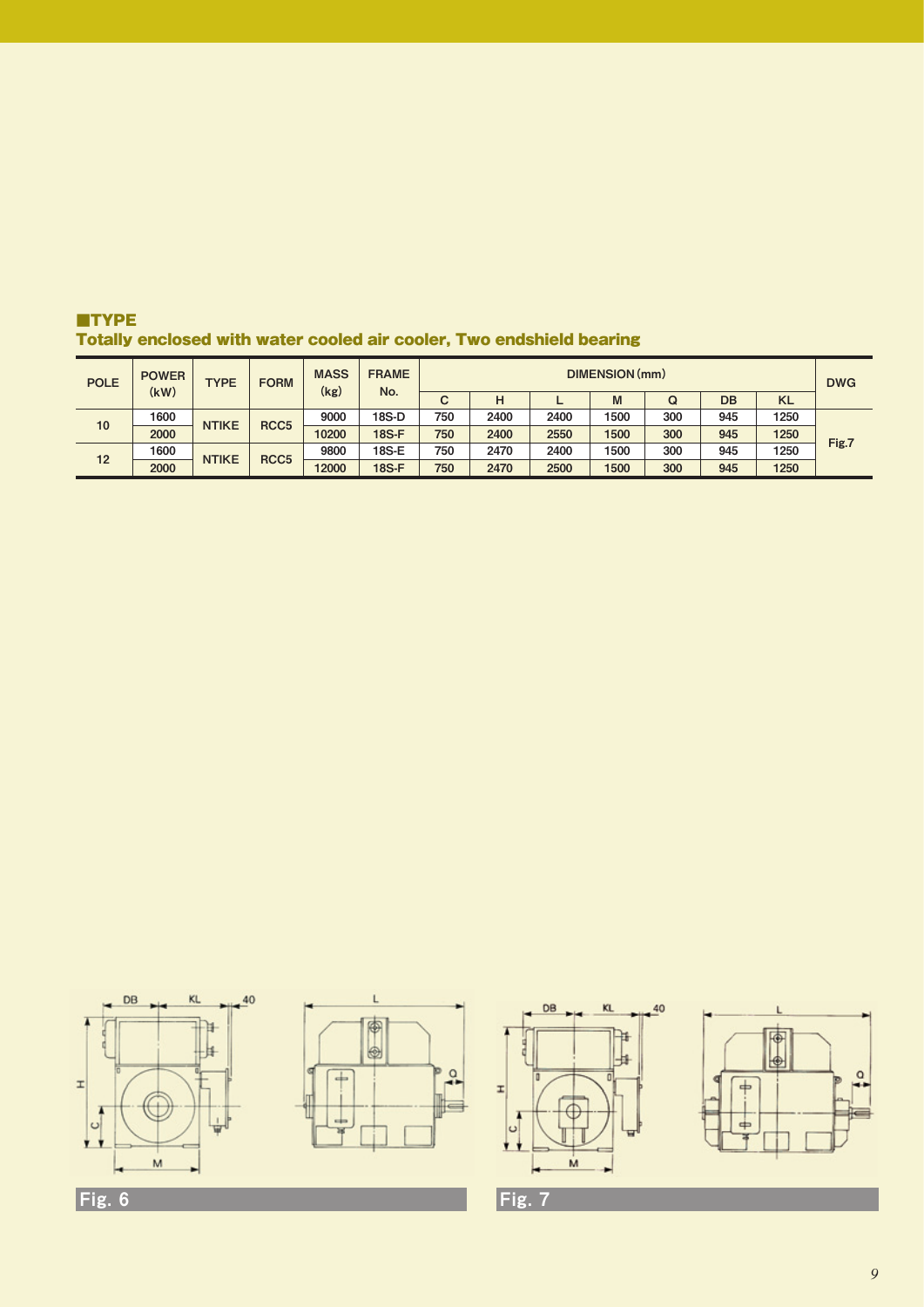| <b>POLE</b>    | <b>POWER</b> | <b>TYPE</b>  | <b>FORM</b>      | <b>MASS</b> | <b>FRAME</b> |              |                  |      | DIMENSION (mm) |                  |           |           | <b>DWG</b> |       |      |      |      |      |     |      |      |  |
|----------------|--------------|--------------|------------------|-------------|--------------|--------------|------------------|------|----------------|------------------|-----------|-----------|------------|-------|------|------|------|------|-----|------|------|--|
|                | (kW)         |              |                  | (kg)        | No.          | $\mathbf{C}$ | н                | L    | M              | $\mathbf Q$      | <b>DB</b> | <b>KL</b> |            |       |      |      |      |      |     |      |      |  |
|                | 2000         |              |                  | 5500        | 17S-D        | 630          | 2200             | 2200 | 1300           | 250              | 845       | 1150      |            |       |      |      |      |      |     |      |      |  |
|                | 2500         |              |                  | 6300        | $17S-F$      | 630          | 2200             | 2350 | 1300           | 250              | 845       | 1150      |            |       |      |      |      |      |     |      |      |  |
| $\overline{4}$ | 3150         | <b>NTIKE</b> | RCC <sub>5</sub> | 7900        | $17S-G$      | 630          | 2200             | 2500 | 1300           | 250              | 845       | 1150      |            |       |      |      |      |      |     |      |      |  |
|                | 4000         |              |                  | 10000       | <b>18S-F</b> | 750          | 2450             | 2600 | 1500           | 300              | 945       | 1250      |            |       |      |      |      |      |     |      |      |  |
|                | 1600         |              |                  | 7900        | 17S-E        | 630          | 2200             | 2200 | 1300           | 250              | 845       | 1150      |            |       |      |      |      |      |     |      |      |  |
|                | 2000         |              |                  | 8900        | $17S-F$      | 630          | 2200             | 2300 | 1300           | 250              | 845       | 1150      |            |       |      |      |      |      |     |      |      |  |
| 6              | 2500         | <b>NTIKE</b> | RCC <sub>5</sub> | 11000       | 17S-H        | 630          | 2200             | 2500 | 1300           | 250              | 845       | 1150      |            |       |      |      |      |      |     |      |      |  |
|                | 3150         |              |                  | 12100       | <b>18S-F</b> | 750          | 2450             | 2500 | 1500           | 300              | 945       | 1250      |            |       |      |      |      |      |     |      |      |  |
|                | 4000         |              |                  | 13000       | 18S-H        | 750          | 2450             | 2750 | 1500           | 300              | 945       | 1250      |            |       |      |      |      |      |     |      |      |  |
|                | 2500         |              |                  | 12100       | <b>18S-E</b> | 750          | 2450             | 2300 | 1500           | 300              | 945       | 1250      |            |       |      |      |      |      |     |      |      |  |
|                | 3150         |              |                  | 13000       | <b>18S-F</b> | 750          | 2450             | 2500 | 1500           | 300              | 945       | 1250      | Fig.8      |       |      |      |      |      |     |      |      |  |
| 8              | 4000         | <b>NTIKE</b> | RCC <sub>5</sub> | 13900       | $18S-H$      | 750          | 2450             | 2750 | 1500           | 300              | 945       | 1250      |            |       |      |      |      |      |     |      |      |  |
|                | 5000         |              |                  | 17000       | 24L-G        | 900          | 2700             | 2700 | 1800           | 300              | 1095      | 1400      |            |       |      |      |      |      |     |      |      |  |
|                | 2500         |              |                  | 13800       | <b>18S-G</b> | 750          | 2400             | 2650 | 1500           | 300              | 945       | 1250      |            |       |      |      |      |      |     |      |      |  |
|                | 3150         | <b>NTIKE</b> |                  |             |              |              | RCC <sub>5</sub> |      |                | 15300            | 24S-G     | 800       | 2500       | 2700  | 1600 | 300  | 995  | 1300 |     |      |      |  |
| 10             | 4000         |              |                  | 17700       | $24L-G$      | 900          | 2700             | 2700 | 1800           | 300              | 1095      | 1400      |            |       |      |      |      |      |     |      |      |  |
|                | 5000         |              |                  | 20000       | $25L-G$      | 1000         | 2900             | 2750 | 2000           | 350              | 1195      | 1500      |            |       |      |      |      |      |     |      |      |  |
|                | 2500         |              |                  | 15300       | 24S-G        | 800          | 2500             | 2700 | 1600           | 300              | 995       | 1300      |            |       |      |      |      |      |     |      |      |  |
| 12             | 3150         | <b>NTIKE</b> |                  |             |              |              |                  |      |                | RCC <sub>5</sub> |           |           | 17100      | 24L-G | 900  | 2700 | 2700 | 1800 | 300 | 1095 | 1400 |  |
|                | 4000         |              |                  | 19200       | $25L-F$      | 1000         | 2900             | 2650 | 2000           | 350              | 1195      | 1500      |            |       |      |      |      |      |     |      |      |  |
|                | 5000         |              |                  | 21800       | 25L-H        | 1000         | 2900             | 2800 | 2000           | 350              | 1195      | 1500      |            |       |      |      |      |      |     |      |      |  |

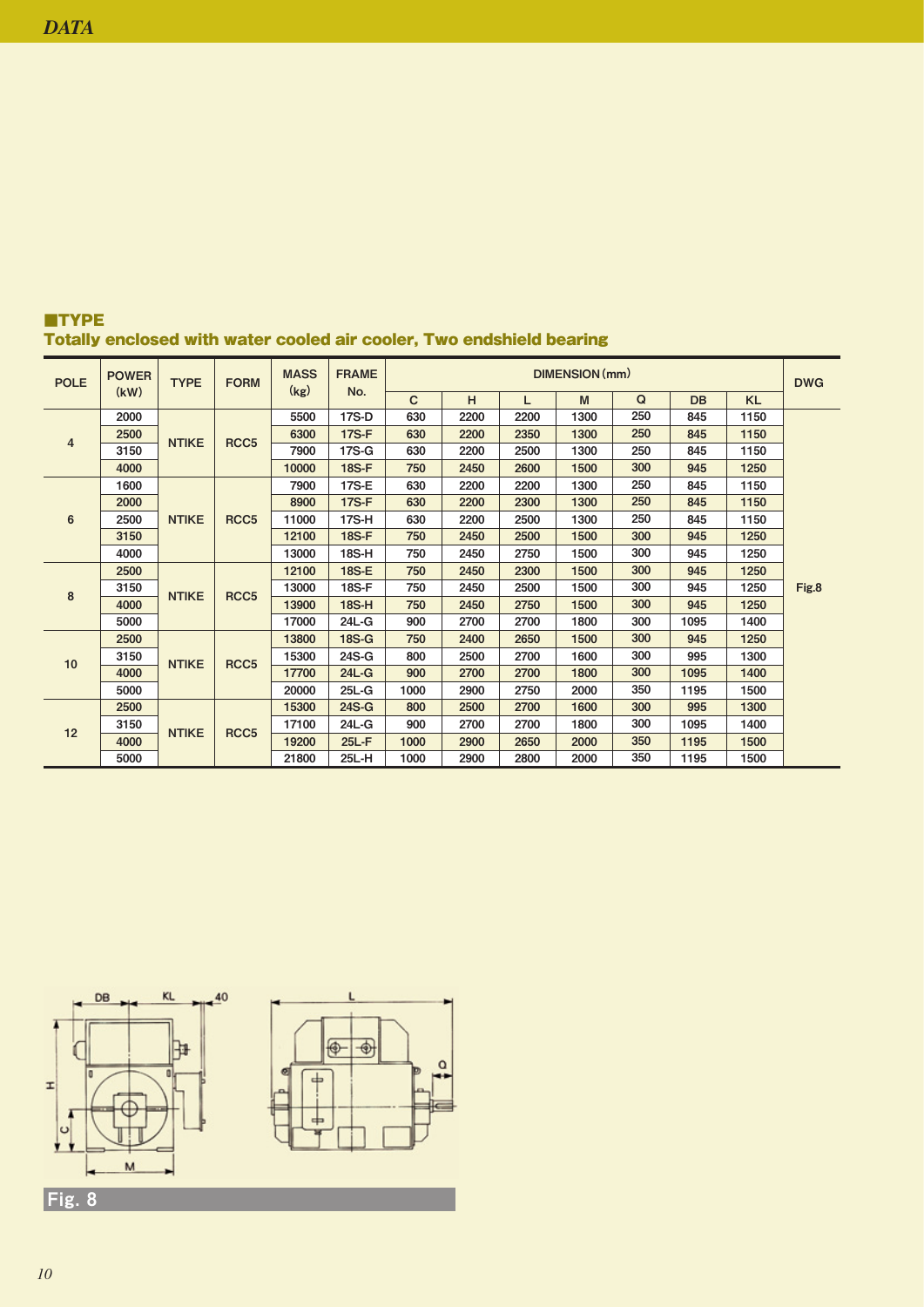| <b>POLE</b>             | <b>POWER</b> | <b>TYPE</b>  | <b>FORM</b>      | <b>MASS</b> | <b>FRAME</b> |      |      |      |           | DIMENSION (mm) |           |     |           | <b>DWG</b> |
|-------------------------|--------------|--------------|------------------|-------------|--------------|------|------|------|-----------|----------------|-----------|-----|-----------|------------|
|                         | (kW)         |              |                  | (kg)        | No.          | D    | H    | L    | <b>DB</b> | <b>LL</b>      | <b>LC</b> | LR  | <b>KL</b> |            |
|                         | 250          |              |                  | 1470        | 12S-D        | 700  | 700  | 1750 | 545       | 1580           | 780       | 170 | 800       |            |
|                         | 315          |              |                  | 1630        | $12L-C$      | 800  | 750  | 1650 | 595       | 1480           | 800       | 170 | 850       |            |
|                         | 400          |              |                  | 1790        | $12L-D$      | 800  | 790  | 1750 | 595       | 1580           | 800       | 170 | 850       |            |
|                         | 500          |              |                  | 2300        | $13L-C$      | 900  | 920  | 1700 | 635       | 1530           | 900       | 170 | 900       |            |
| $\overline{\mathbf{4}}$ | 630          | <b>NTIKE</b> | RCT <sub>5</sub> | 2500        | $13L-D$      | 900  | 1010 | 1800 | 635       | 1630           | 900       | 170 | 900       |            |
|                         | 800          |              |                  | 2650        | $13L-D$      | 900  | 1090 | 1800 | 635       | 1630           | 900       | 170 | 900       |            |
|                         | 900          |              |                  | 2850        | $13L-E$      | 900  | 1090 | 1900 | 635       | 1730           | 900       | 170 | 900       |            |
|                         | 1000         |              |                  | 2950        | $13L-E$      | 900  | 1170 | 1900 | 635       | 1730           | 900       | 170 | 900       |            |
|                         | 1100         |              |                  | 3890        | 14S-E        | 1000 | 1300 | 1950 | 695       | 1740           | 1000      | 210 | 950       |            |
|                         | 1250         |              |                  | 4100        | <b>14S-F</b> | 1000 | 1300 | 2000 | 695       | 1790           | 1000      | 210 | 950       |            |
|                         | 250          |              |                  | 1680        | $12L-C$      | 800  | 750  | 1650 | 595       | 1480           | 800       | 170 | 850       |            |
|                         | 315          |              |                  | 1790        | $12L-D$      | 800  | 790  | 1750 | 595       | 1580           | 800       | 170 | 850       |            |
|                         | 400          |              |                  | 2300        | $13L-C$      | 900  | 850  | 1700 | 635       | 1530           | 900       | 170 | 900       | Fig.9      |
| 6                       | 500          | <b>NTIKE</b> | RCT <sub>5</sub> | 2630        | $13L-D$      | 900  | 930  | 1800 | 635       | 1630           | 900       | 170 | 900       |            |
|                         | 630          |              |                  | 2730        | $13L-D$      | 900  | 1020 | 1800 | 635       | 1630           | 900       | 170 | 900       |            |
|                         | 800          |              |                  | 3900        | <b>14S-E</b> | 1000 | 1140 | 1950 | 695       | 1740           | 1000      | 210 | 950       |            |
|                         | 900          |              |                  | 4100        | 14S-E        | 1000 | 1220 | 1950 | 695       | 1740           | 1000      | 210 | 950       |            |
|                         | 630          |              |                  | 3890        | <b>14S-D</b> | 1000 | 1140 | 1900 | 695       | 1690           | 1000      | 210 | 950       |            |
| 8                       | 800          | <b>NTIKE</b> | RCT <sub>5</sub> | 4730        | $15L-D$      | 1100 | 1270 | 1900 | 745       | 1690           | 1150      | 210 | 1050      |            |
|                         | 900          |              |                  | 5000        | $15L-D$      | 1100 | 1350 | 1900 | 745       | 1690           | 1150      | 210 | 1050      |            |
|                         | 1000         |              |                  | 6100        | $15L-E$      | 1100 | 1350 | 1950 | 745       | 1740           | 1260      | 210 | 1050      |            |
| 10                      | 630          | <b>NTIKE</b> | RCT <sub>5</sub> | 4400        | $15L-D$      | 1100 | 1190 | 1900 | 745       | 1690           | 1150      | 210 | 1050      |            |
|                         | 800          |              |                  | 4950        | $15L-E$      | 1100 | 1270 | 2000 | 745       | 1790           | 1150      | 210 | 1050      |            |
|                         | 630          | <b>NTIKE</b> | RCT <sub>5</sub> | 4940        | $15L-E$      | 1100 | 1190 | 2000 | 745       | 1790           | 1150      | 210 | 1050      |            |
| 12                      | 800          |              |                  | 6600        | 17S-C        | 1300 | 1450 | 2050 | 845       | 1800           | 1360      | 250 | 1150      |            |

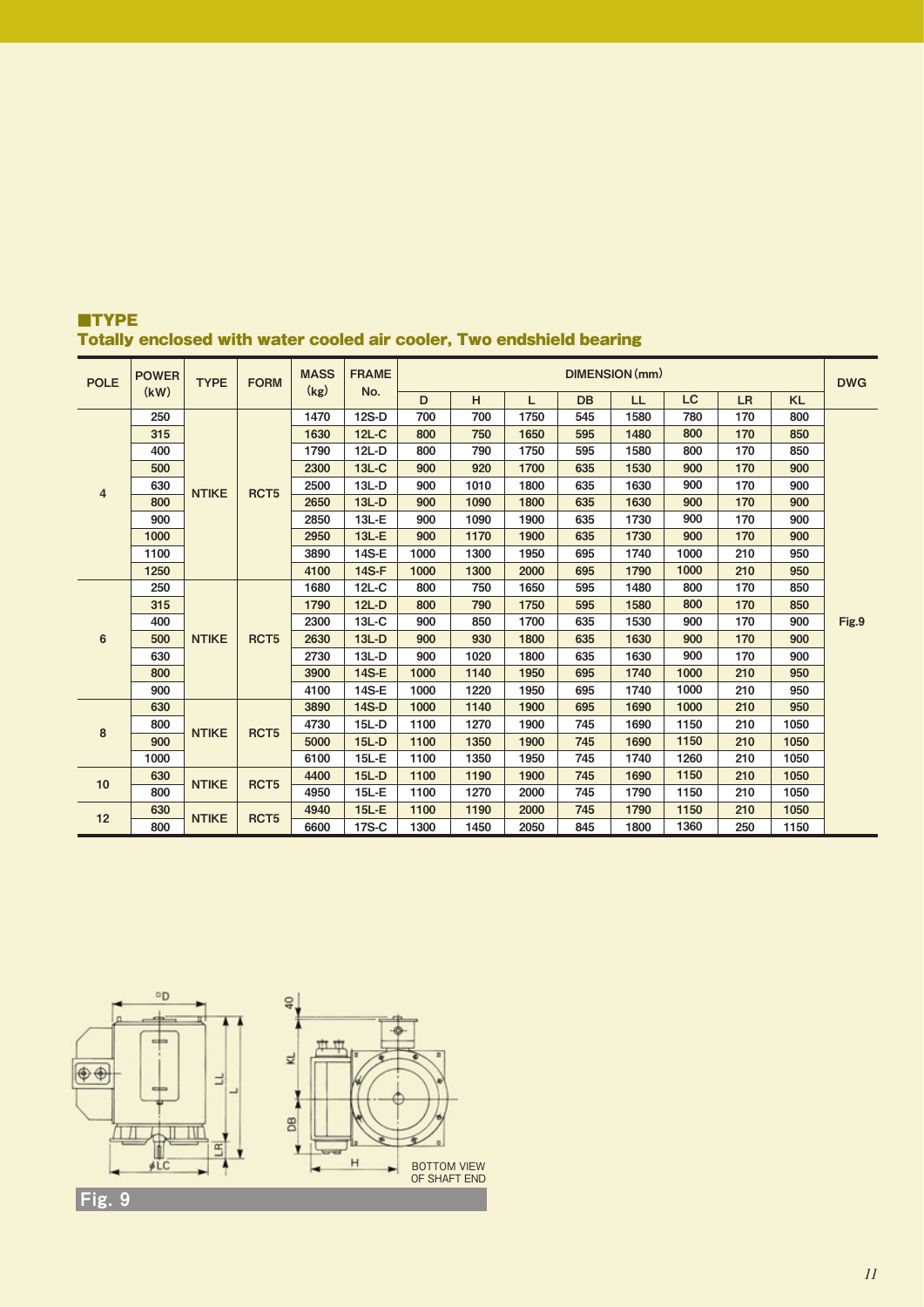| <b>POLE</b>    | <b>POWER</b><br>(kW) | <b>TYPE</b>  | <b>FORM</b>      | <b>MASS</b> | <b>FRAME</b><br>No. | DIMENSION (mm) |      |      |           |      |      |           |           | <b>DWG</b>    |
|----------------|----------------------|--------------|------------------|-------------|---------------------|----------------|------|------|-----------|------|------|-----------|-----------|---------------|
|                |                      |              |                  | (kg)        |                     | D              | H    | L    | <b>DB</b> | LL   | LC   | <b>LR</b> | <b>KL</b> |               |
| $\overline{4}$ | 1600                 | <b>NTIKE</b> | RCT <sub>5</sub> | 4730        | $15L-F$             | 1100           | 1300 | 2050 | 745       | 1840 | 1150 | 210       | 1050      |               |
|                | 2000                 |              |                  | 5800        | <b>17S-D</b>        | 1300           | 2900 | 2200 | 845       | 1950 | 1360 | 250       | 1150      |               |
| 6              | 1000                 | <b>NTIKE</b> | RCT <sub>5</sub> | 4520        | $15L-D$             | 1100           | 1300 | 1900 | 745       | 1690 | 1150 | 210       | 1050      |               |
|                | 1100                 |              |                  | 4800        | $15L-E$             | 1100           | 1300 | 2000 | 745       | 1790 | 1150 | 210       | 1050      |               |
|                | 1250                 |              |                  | 5050        | $15L-E$             | 1100           | 1300 | 2000 | 745       | 1790 | 1150 | 210       | 1050      |               |
|                | 1600                 |              |                  | 6300        | <b>17S-E</b>        | 1300           | 2900 | 2100 | 845       | 1850 | 1360 | 250       | 1150      |               |
| 8              | 1000                 | <b>NTIKE</b> | RCT <sub>5</sub> | 6600        | 17S-D               | 1300           | 1450 | 2000 | 845       | 1750 | 1360 | 250       | 1150      |               |
|                | 1250                 |              |                  | 7000        | <b>17S-D</b>        | 1300           | 1450 | 2000 | 845       | 1750 | 1360 | 250       | 1150      |               |
|                | 1600                 |              |                  | 8000        | 17S-E               | 1300           | 1450 | 2100 | 845       | 1850 | 1360 | 250       | 1150      |               |
|                | 2000                 |              |                  | 9050        | <b>17S-F</b>        | 1300           | 1450 | 2200 | 845       | 1950 | 1360 | 250       | 1150      |               |
| 10             | 900                  | <b>NTIKE</b> | RCT <sub>5</sub> | 6600        | 17S-C               | 1300           | 1450 | 2050 | 845       | 1800 | 1360 | 250       | 1150      | <b>Fig.10</b> |
|                | 1000                 |              |                  | 6950        | <b>17S-D</b>        | 1300           | 1450 | 2070 | 845       | 1820 | 1360 | 250       | 1150      |               |
|                | 1100                 |              |                  | 7980        | 17S-E               | 1300           | 1450 | 2100 | 845       | 1850 | 1360 | 250       | 1150      |               |
|                | 1250                 |              |                  | 8300        | <b>17S-E</b>        | 1300           | 1450 | 2100 | 845       | 1850 | 1360 | 250       | 1150      |               |
|                | 1600                 |              |                  | 9500        | 18S-D               | 1500           | 3100 | 2250 | 945       | 1950 | 1560 | 300       | 1250      |               |
|                | 2000                 |              |                  | 10700       | <b>18S-F</b>        | 1500           | 3100 | 2350 | 945       | 2050 | 1560 | 300       | 1250      |               |
| 12             | 900                  | <b>NTIKE</b> | RCT <sub>5</sub> | 7600        | 17S-D               | 1300           | 1450 | 2000 | 845       | 1750 | 1360 | 250       | 1150      |               |
|                | 1000                 |              |                  | 8100        | <b>17S-E</b>        | 1300           | 1450 | 2100 | 845       | 1850 | 1360 | 250       | 1150      |               |
|                | 1100                 |              |                  | 8400        | 17S-E               | 1300           | 1450 | 2100 | 845       | 1850 | 1360 | 250       | 1150      |               |
|                | 1250                 |              |                  | 9150        | <b>17S-F</b>        | 1300           | 1450 | 2200 | 845       | 1950 | 1360 | 250       | 1150      |               |
|                | 1600                 |              |                  | 10300       | 18S-E               | 1500           | 1550 | 2400 | 945       | 2100 | 1560 | 300       | 1250      |               |
|                | 2000                 |              |                  | 12600       | <b>18S-F</b>        | 1500           | 1550 | 2450 | 945       | 2150 | 1560 | 300       | 1250      |               |

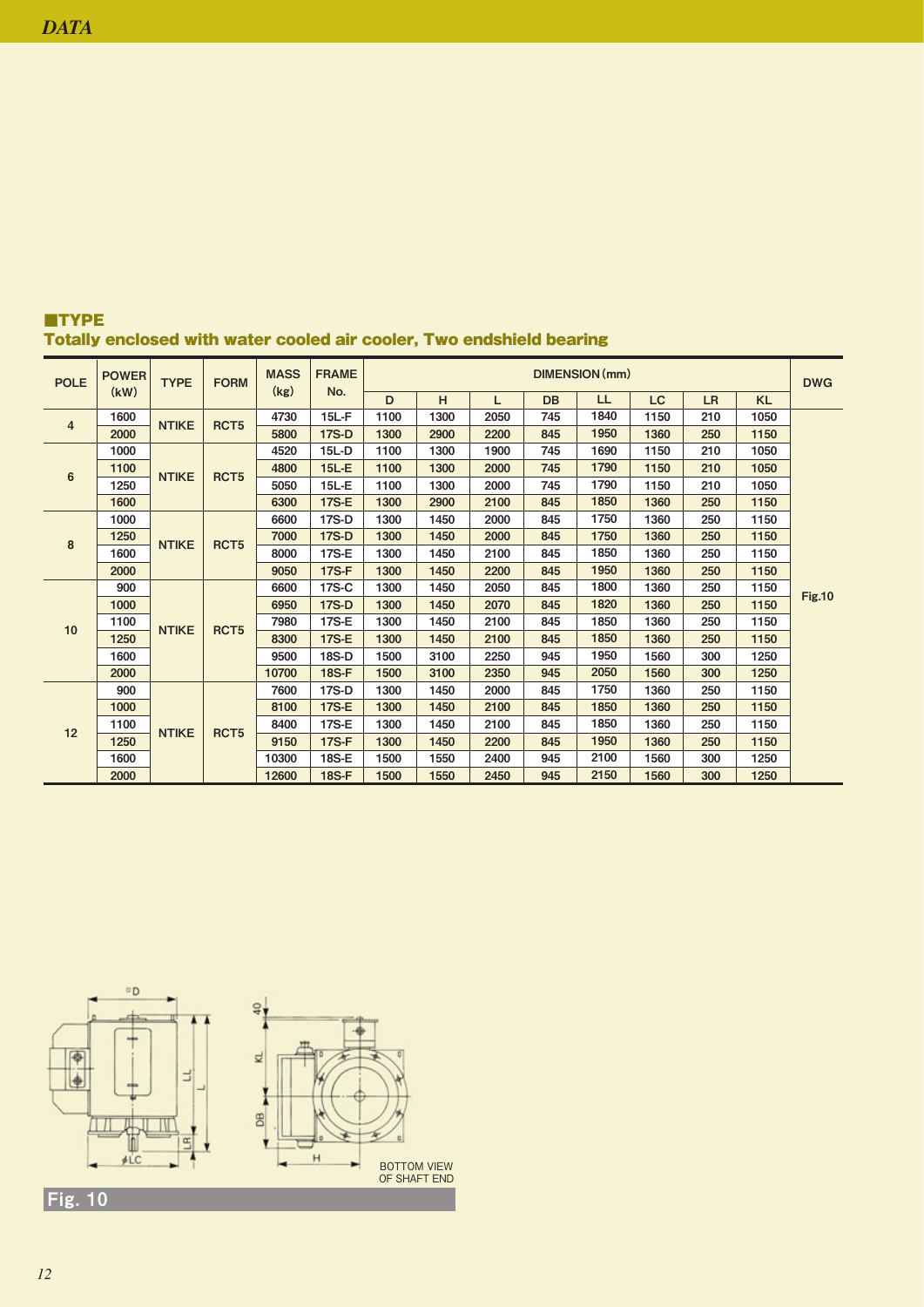| <b>POLE</b>    | <b>POWER</b><br>(kW) | <b>TYPE</b>  | <b>FORM</b>      | <b>MASS</b> | <b>FRAME</b><br>No. | DIMENSION (mm) |       |      |           |      |      |           |           | <b>DWG</b>    |
|----------------|----------------------|--------------|------------------|-------------|---------------------|----------------|-------|------|-----------|------|------|-----------|-----------|---------------|
|                |                      |              |                  | (kg)        |                     | D              | н     | L    | <b>DB</b> | LL   | LC   | <b>LR</b> | <b>KL</b> |               |
| $\overline{4}$ | 2500                 | <b>NTIKE</b> | RCT <sub>5</sub> | 7250        | <b>17S-F</b>        | 1300           | 2900  | 2400 | 845       | 2150 | 1360 | 250       | 1150      | <b>Fig.11</b> |
|                | 3150                 |              |                  | 8300        | <b>17S-G</b>        | 1300           | 2900  | 2500 | 845       | 2250 | 1360 | 250       | 1150      |               |
|                | 4000                 |              |                  | 10500       | 18S-F               | 1500           | 3100  | 2700 | 945       | 2400 | 1560 | 300       | 1250      |               |
| 6              | 2000                 | <b>NTIKE</b> | RCT <sub>5</sub> | 8300        | <b>17S-F</b>        | 1300           | 2900  | 2200 | 845       | 1950 | 1360 | 250       | 1150      |               |
|                | 2500                 |              |                  | 9350        | 17S-H               | 1300           | 2900  | 2350 | 845       | 2100 | 1360 | 250       | 1150      |               |
|                | 3150                 |              |                  | 11600       | <b>18S-F</b>        | 1500           | 3100  | 2600 | 945       | 2300 | 1560 | 300       | 1250      |               |
|                | 4000                 |              |                  | 13650       | 18S-H               | 1500           | 3100  | 2800 | 945       | 2500 | 1560 | 300       | 1250      |               |
| 8              | 2500                 |              | RCT <sub>5</sub> | 10300       | <b>18S-E</b>        | 1500           | 3100  | 2400 | 945       | 2100 | 1560 | 300       | 1250      |               |
|                | 3150                 | <b>NTIKE</b> |                  | 12700       | 18S-F               | 1500           | 3100  | 2500 | 945       | 2200 | 1560 | 300       | 1250      |               |
|                | 4000                 |              |                  | 14600       | <b>18S-H</b>        | 1500           | 3100  | 2700 | 945       | 2400 | 1560 | 300       | 1250      |               |
|                | 5000                 |              |                  | 17850       | 24L-G               | 1800           | 3400  | 2800 | 1095      | 2500 | 1860 | 300       | 1400      |               |
| 10             | 2500                 | <b>NTIKE</b> | RCT <sub>5</sub> | 14500       | <b>18S-G</b>        | 1500           | 3100  | 2400 | 945       | 2100 | 1560 | 300       | 1250      |               |
|                | 3150                 |              |                  | 16100       | 24S-G               | 1600           | 3200  | 2500 | 995       | 2200 | 1660 | 300       | 1300      |               |
|                | 4000                 |              |                  | 18500       | <b>24L-G</b>        | 1800           | 3400  | 2800 | 1095      | 2500 | 1860 | 300       | 1400      |               |
|                | 5000                 |              |                  | 21000       | 25L-G               | 2000           | 3600  | 2900 | 1195      | 2550 | 2100 | 350       | 1500      |               |
| 12             | 2500                 | <b>NTIKE</b> | RCT <sub>5</sub> | 16000       | 24S-G               | 1600           | 3200  | 2500 | 995       | 2200 | 1660 | 300       | 1300      |               |
|                | 3150                 |              |                  | 18000       | 24L-G               | 1800           | 3400  | 2800 | 1095      | 2500 | 1860 | 300       | 1400      |               |
|                | 4000                 |              |                  | 20200       | <b>25L-F</b>        | 2000           | 3600  | 2900 | 1195      | 2550 | 2100 | 350       | 1500      |               |
|                | 5000                 |              |                  |             |                     | 22900          | 25L-H | 2000 | 3600      | 3100 | 1195 | 2750      | 2100      | 350           |